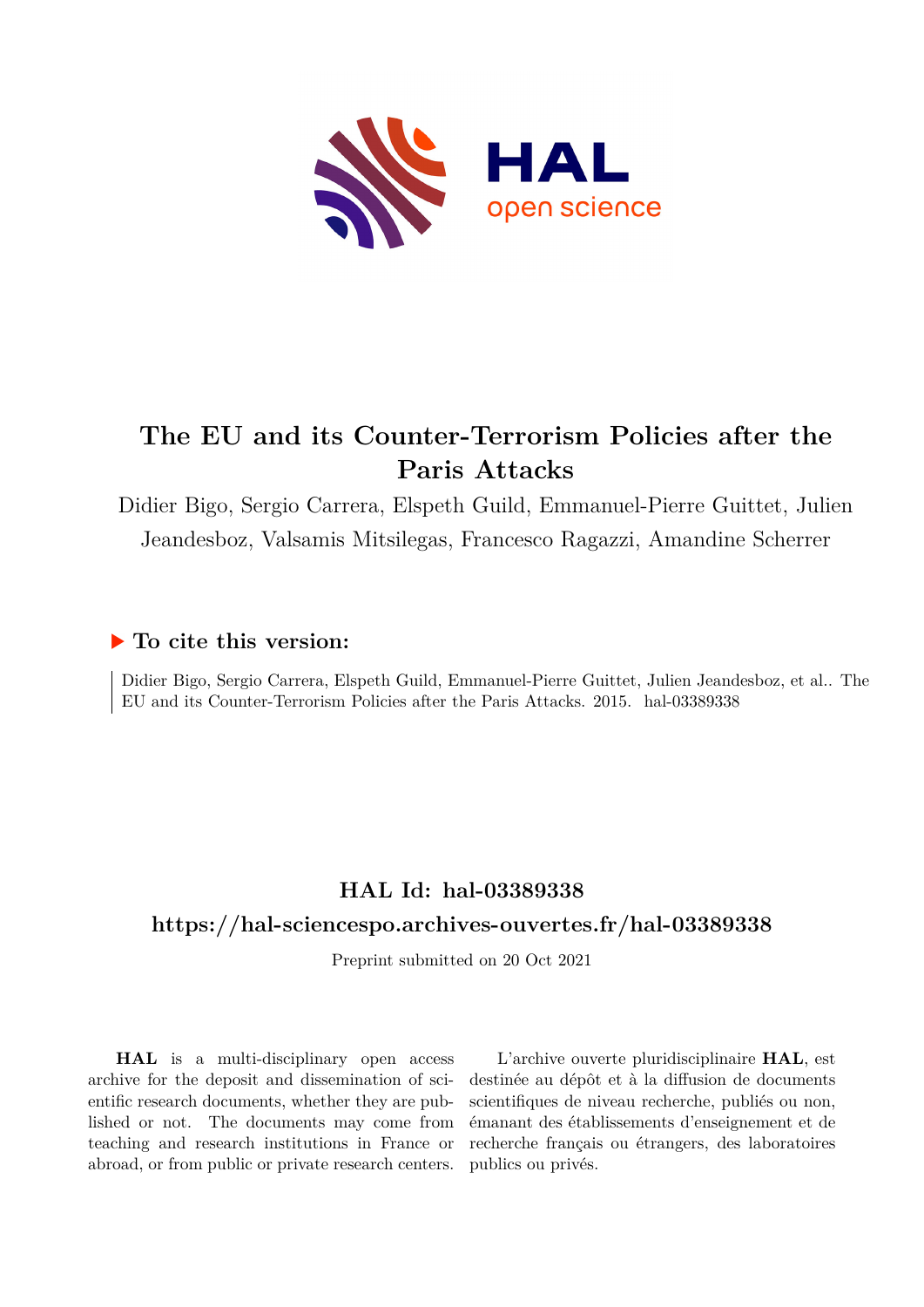

# **The EU and its Counter-Terrorism Policies after the Paris Attacks**

**Didier Bigo, Sergio Carrera, Elspeth Guild, Emmanuel-Pierre Guittet, Julien Jeandesboz, Valsamis Mitsilegas, Francesco Ragazzi and Amandine Scherrer** 

## **No. 84 / November 2015**

#### **Abstract**

This paper examines the EU's counter-terrorism policies responding to the Paris attacks of 13 November 2015. It argues that these events call for a re-think of the current information-sharing and preventive-justice model guiding the EU's counter-terrorism tools, along with security agencies such as Europol and Eurojust. Priority should be given to independently evaluating 'what has worked' and 'what has not' when it comes to police and criminal justice cooperation in the Union.

Current EU counter-terrorism policies face two challenges: one is related to their efficiency and other concerns their legality. 'More data' without the necessary human resources, more effective cross-border operational cooperation and more trust between the law enforcement authorities of EU member states is not an efficient policy response. Large-scale surveillance and preventive justice techniques are also incompatible with the legal and judicial standards developed by the Court of Justice of the EU.

The EU can bring further added value first, by boosting traditional policing and criminal justice cooperation to fight terrorism; second, by re-directing EU agencies' competences towards more coordination and support in cross-border operational cooperation and joint investigations, subject to greater accountability checks (Europol and Eurojust +); and third, by improving the use of policy measures following a criminal justice-led cooperation model focused on improving cross-border joint investigations and the use of information that meets the quality standards of 'evidence' in criminal judicial proceedings.

Any EU and national counter-terrorism policies must not undermine democratic rule of law, fundamental rights or the EU's founding constitutional principles, such as the free movement of persons and the Schengen system. Otherwise, these policies will defeat their purpose by generating more insecurity, instability, mistrust and legal uncertainty for all.



Societal<br>Security<br>Network



**CEPS Papers in Liberty and Security in Europe offer the views and critical reflections of CEPS researchers and external collaborators on key policy discussions surrounding the construction of the EU's Area of Freedom, Security and Justice. The series encompasses policy-oriented and interdisciplinary academic studies and comment on the implications of Justice and Home Affairs policies inside Europe and elsewhere in the world. Unless otherwise indicated, the views expressed are attributable only to the authors in a personal capacity and not to any institution with which they are associated. This publication may be reproduced or transmitted in any form for non-profit purposes only and on the condition that the source is fully acknowledged.**

> **ISBN 978-94-6138-491-1 Available for free downloading from the CEPS website (www.ceps.eu) ©CEPS, 2015**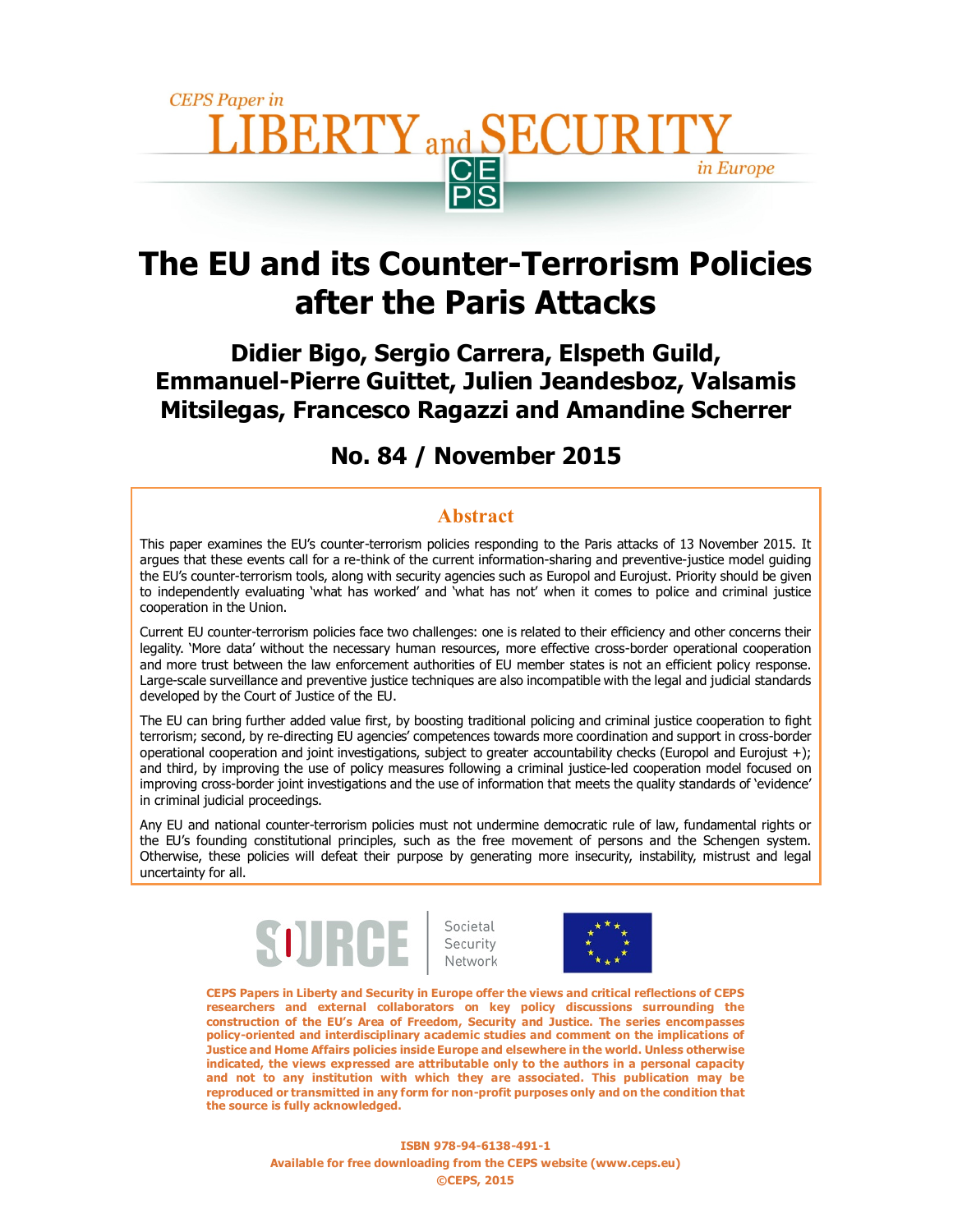# **Table of Contents**

| $\mathbf{1}$ . |  |  |
|----------------|--|--|
|                |  |  |
| 3 <sub>1</sub> |  |  |
| 4.             |  |  |
| $\mathcal{F}$  |  |  |
|                |  |  |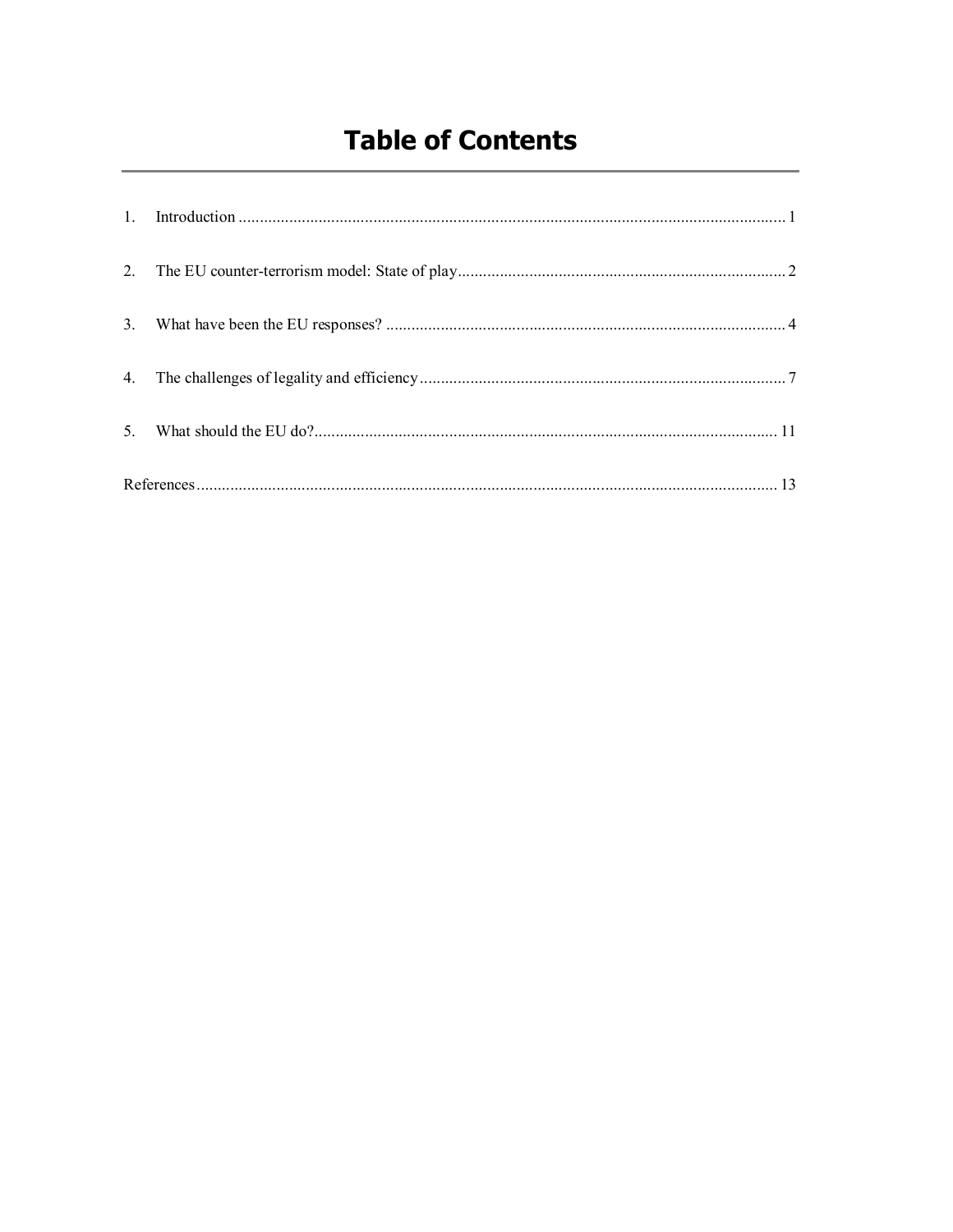# **The EU and its Counter-Terrorism Policies after the Paris Attacks**

**Didier Bigo, Sergio Carrera, Elspeth Guild, Emmanuel-Pierre Guittet, Julien Jeandesboz, Valsamis Mitsilegas, Francesco Ragazzi and Amandine Scherrer\***

**CEPS Paper in Liberty and Security in Europe No. 84 / November 2015**

#### **1. Introduction**

-

The Paris attacks of 13 November 2015 and the set of emergency measures that followed have led to widespread discussions on the changing relationship between security and liberty in counter-terrorism policies. The attacks have yet again brought to the fore a fundamental question: What kinds of public policies should be devised to respond to these events? What could the EU do to bring added value when addressing terrorism and criminality?

This essay examines these questions by assessing the EU's responses to the Paris attacks. The analysis follows up and builds upon a previous essay in which we examined the EU policy agenda after the January shootings in France.<sup>1</sup> The political context surrounding the most recent attacks is rather different, however.

Discussions have lately centred on the so-called 'refugee crisis', which have in turn led to some voices challenging the sustainability of the Schengen (control-free national borders) system. While border control was already part of the debates and controversies that followed the January attacks, recent developments have brought further pressure to bear on the legitimacy of EU border and asylum policies.

Some of the EU policy responses that have followed the most recent attacks, including the Council Conclusions on Counter-Terrorism adopted on 20 November 2015, seem to give in to the claims that the strengthening of external border controls and the monitoring of cross-border movements of persons within the Schengen area are an efficient way to respond to the Paris attacks.

The acceptance of a link between the cross-border movements of persons and terrorism leads to a reinvigoration of public policies giving priority to large-scale surveillance and an intelligence-driven approach to law enforcement. These aim at systematically monitoring the travels of EU citizens and third country nationals inside and outside the EU. A case in point is the EU Passenger Name Record (EU PNR), which would establish a new database of records on the movements of EU citizens and residents by air.

<sup>\*</sup> Didier Bigo is Director of the Centre d'Etudes sur les Conflits, Liberté et Sécurité (CCLS) and Professor at Sciences-Po Paris and King's College London. Sergio Carrera is Senior Research Fellow and Head of the Justice and Home Affairs section at CEPS and Associate Professor at the University of Maastricht (The Netherlands). Elspeth Guild is Associate Senior Research Fellow at CEPS and Jean Monnet Professor ad personam at Queen Mary, University of London as well as at the Radboud University Nijmegen. Emmanuel-Pierre Guittet is Lecturer at the University of Manchester. Julien Jeandesboz is Professor at the Université Libre de Bruxelles (ULB). Valsamis Mitsilegas is Head of the Department of Law and Professor of European Criminal Law at Queen Mary University of London. Francesco Ragazzi is Lecturer at the University of Leiden. Amandine Scherrer is European Studies Coordinator and Associate Researcher at CCLS.

This paper falls within the framework of the SOURCE (Societal Security) Network of Excellence, a research project funded by the European Union's Seventh Framework Programme for Research). It has been elaborated by the Justice and Home Affairs section of CEPS in cooperation with the Centre d'étude sur les conflits liberté et sécurité (CCLS). For more information, see www.societalsecurity.net.

<sup>1</sup> See D. Bigo, E. Brouwer, S. Carrera, E. Guild, E.-P. Guittet, J. Jeandesboz, F. Ragazzi and A. Scherrer, *The EU Counter-Terrorism Policy Responses to the Attacks in Paris: Towards an EU Security and Liberty Agenda*, CEPS Papers in Liberty and Security in Europe, No. 81, CEPS, Brussels, February 2015.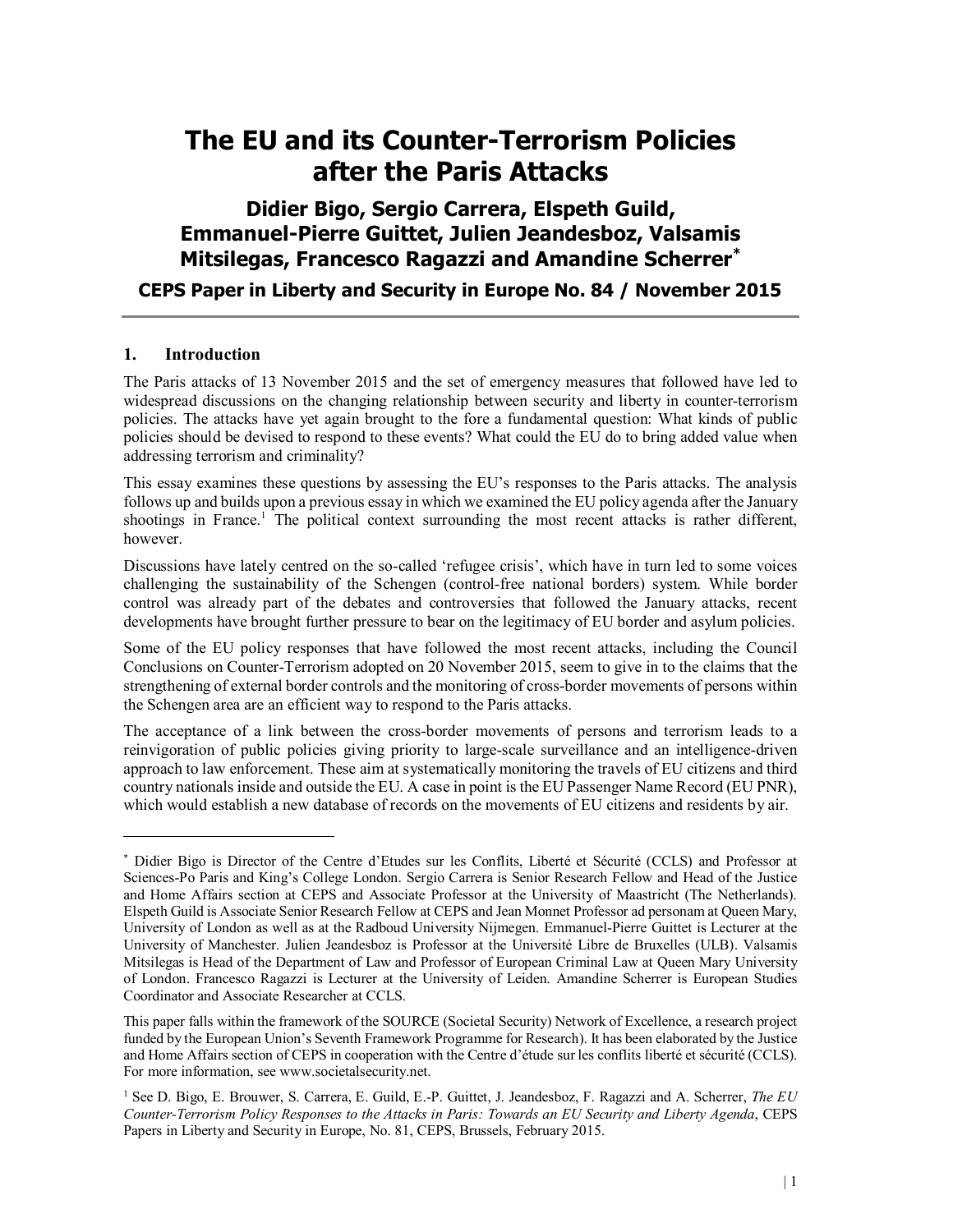The linking of counter-terrorism and border controls contributes to demoting traditional police and criminal justice responses to cross-border criminality, subject to the standard democratic rule of law and fundamental rights checks and balances. It conveys and strengthens a message that such law enforcement techniques do not 'fit the purpose' of responding to current challenges, and that exceptional measures, based on intelligence gathering and generalised electronic surveillance, are necessary.

These assumptions are a matter of controversy rather than consensus. Some of the EU policy initiatives foregrounded in the wake of the most recent Paris attacks raise major questions as regards their compatibility with free movement and the Schengen framework (Bigo, Carrera, Hernanz and Scherrer, 2015). They also stand in a difficult relationship with the privacy and fundamental rights legal standards developed by the Court of Justice of the European Union (CJEU) in recent landmark judgments (Carrera and Guild, 2014; Carrera and Guild, 2015b).

The current circumstances should be taken as an opportunity to re-think the outlook and the priorities driving the EU's counter-terrorism model developed over the last three decades. The priority should be on independently evaluating 'what has worked' and 'what has not' when it comes to police and criminal justice cooperation.

These are fields where the EU counts now with stronger legal competence under the Treaties. This is especially so since December 2014, when the full enforcement powers of the European Commission and the CJEU were recognised.

Particular attention should be paid to addressing current obstacles affecting the effective utilisation and added value of 'information sharing' technological instruments – such as the Schengen Information System II (SIS II) or the so-called 'Prüm Decision', and similar information-based methods used by EU agencies, including Europol and Eurojust.

'More data' without the necessary human resources and better cross-border operational cooperation among the law enforcement authorities of EU member states is not an efficient policy response. Surveillance and 'preventive justice' paradigms also raise profound legal challenges from the perspective of EU law and the constitutional standards developed by the Luxembourg Court when it comes to the essence of the rights of defence and privacy.

This essay argues that the EU should instead give priority to a new EU counter-terrorism and crime model grounded first on traditional policing and criminal justice responses to criminality; second, on reinforcing EU agencies' competences to coordinate and support cross-border operational cooperation; and third, on a *criminal justice-based* cooperation model focused on improving cross-border joint investigations and the use of information that meets the quality standards of 'evidence' in criminal judicial proceedings.

More EU in these domains should be firmly and unequivocally anchored in its democratic rule of law, fundamental rights and criminal justice principles and traditions.

#### **2. The EU counter-terrorism model: State of play**

The current EU counter-terrorism model in the field of police and justice cooperation follows from the broader approach of EU internal security endorsed over the last few years, in the run-up to and following the entry into force of the Lisbon Treaty (Scherrer, Jeandesboz and Guittet, 2011). It is based on earlier experience of the Schengen cooperation framework, and foregrounds the establishment and use of data processing schemes, including information sharing networks, large-scale information systems and databases.

This process has for a long time developed discreetly. It was only in 2010 that a first overview of information sharing within the area of freedom, security and justice was made available to interested parties and citizens. In this overview, the home affairs services of the European Commission themselves noted that "policies in the area of freedom, security and justice have developed in an incremental manner,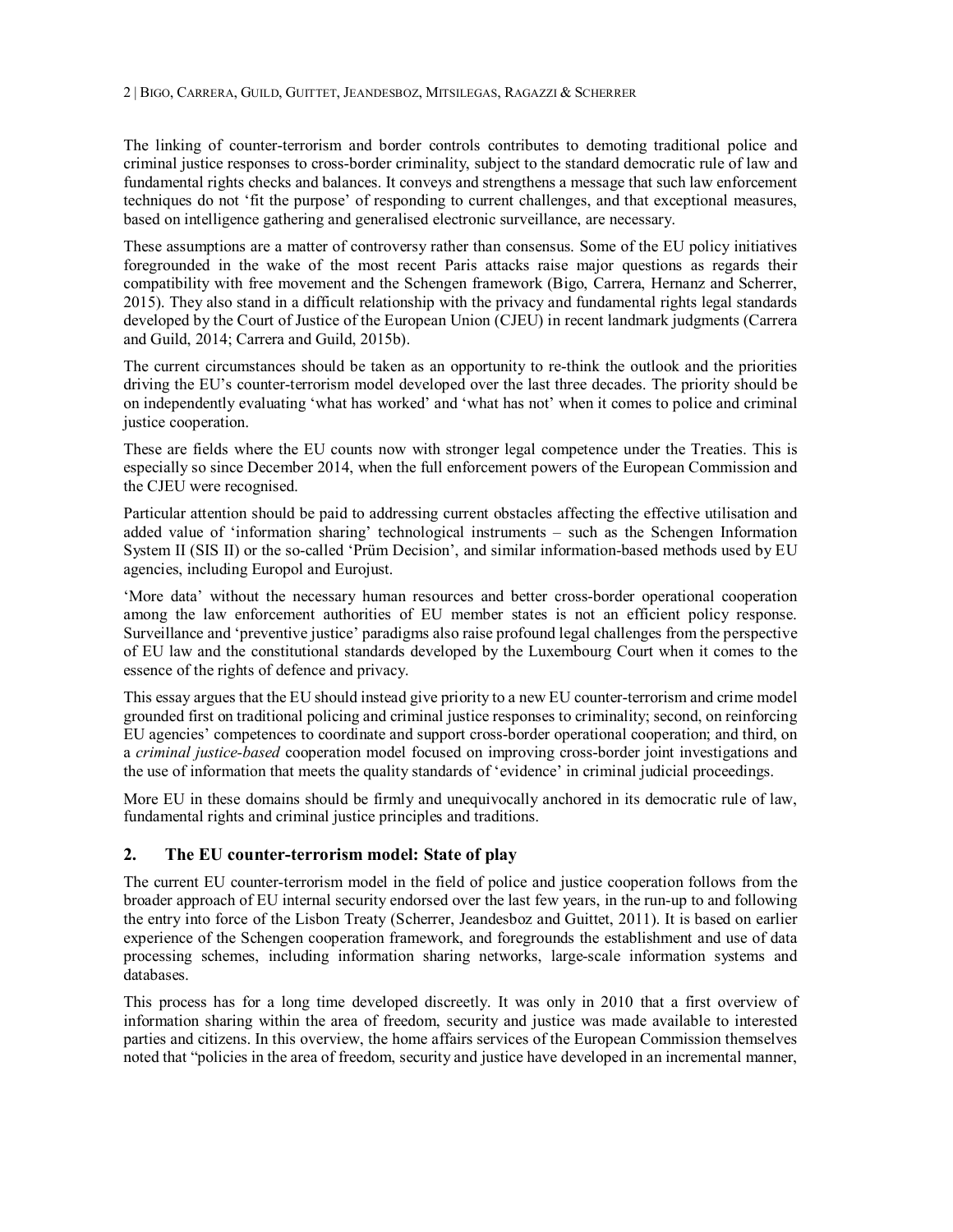yielding a number of information systems and instruments of varying size, scope and purpose", and suggested the need for a more 'coherent' approach.<sup>2</sup>

The schemes include the Schengen Information System II (SIS II), a centralised EU database used in particular for persons to be refused entry or subject to specific checks at EU external borders, and the Prüm Decision, a decentralised system for the exchange of information for the prevention and investigation of criminal offences (Bigo et al., 2012).

Some of these schemes are associated with EU agencies that support member states in policing and criminal investigation. In the field of counter-terrorism, this concerns chiefly the European Police Office (Europol), which provides a channel of coordination and information analysis and sharing to member state law enforcement services engaged in cross-border investigations, and the EU's Judicial Cooperation Unit (Eurojust).

Despite these developments, little is actually known as to whether the predominant 'trust' in data sharing is well founded, and until the present, European internal security cooperation has moved forward under the guises of a model calling for more information storage, sharing and processing.

The priority that has been given so far to information sharing-based cooperation at EU levels may be understood as an attempt to avoid or overcome deeper questions related to sovereignty and struggles in power relations concerning competences for police and criminal justice cooperation between EU member states and European institutions and agencies. These policy fields have been embedded in national traditions and exclusive competences of the member states within the remits of the EU Treaties, in particular those under the concept of 'national security'.

Yet these Treaty and legal constraints have not prevented European security cooperation from advancing, particularly in intelligence-driven (data-sharing) security tools and agencies. The EU is already playing a role in questions related to 'national security' when it comes to counter-terrorism and cross-border crime policies, especially those pertaining to information sharing (Bigo et al., 2013).

The end of the transitional period envisaged in the Lisbon Treaty (Protocol 36) of five years in December 2014 and the consequent transfer of the old EU Third Pillar (police and criminal justice cooperation) under the Community method of cooperation, have effectively meant the activation of the enforcement powers of the European Commission and the CJEU over member states' actions implementing EU security instruments.

This 'new phase' in European cooperation<sup>3</sup> calls for a careful reconfiguration of the previous dynamics in supranational cooperation, along with the tools and actors in the field of internal security (Mitsilegas, Carrera and Eisele, 2014). This reconfiguration should give priority to

- first, developing an independent assessment and a permanent evaluation system on the operability and added value of current tools and agencies; and
- second, fostering operational, administrative and judicial cross-border cooperation in the EU based on what the domestic practitioners involved in countering crime and terrorism actually need.

A *criminal justice-led approach* in EU crime-fighting and counter-terrorism policy should be prioritised here. EU police and the criminal justice tools of electronic information as well as the mandates of the actors should be re-designed accordingly to primarily serve this purpose.

The current fragmented landscape of EU databases and information systems should be streamlined, clarified and made subject to independent judicial controls and guarantees. The roles of Europol and Eurojust activities should be mainly re-focused towards *more* operational support in joint activities by member states' authorities (Europol and Eurojust +), and *less* on 'intelligence-based information

<sup>2</sup> European Commission, Overview of information management in the area of freedom, security and justice, European Commission, Brussels, COM(2010) 385 final, 20.7.2010.

<sup>&</sup>lt;sup>3</sup> See European Commission, A New Chapter for Cross-Border Criminal Justice by First-Vice President Frans Timmermans, 13 November 2014, Speech 14/1701 (http://europa.eu/rapid/press-release\_SPEECH-14- 1701 en.htm).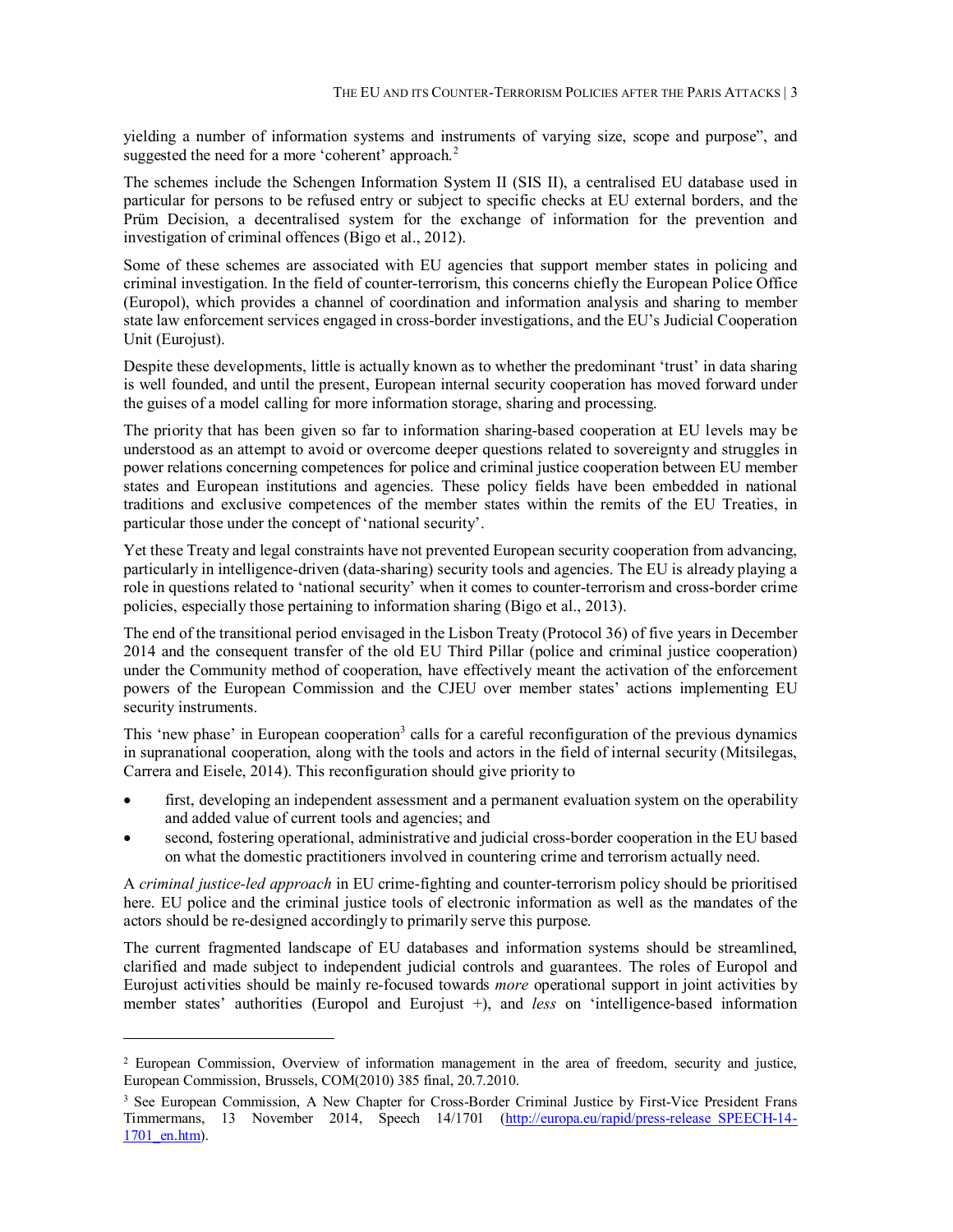4 BIGO, CARRERA, GUILD, GUITTET, JEANDESBOZ, MITSILEGAS, RAGAZZI & SCHERRER

exchange', subject to clear standards of judicial accountability and a solid legal framework of suspects' rights.

A key precondition for such a criminal justice-led approach to be successful would be to play under the same 'rules of the game' and the same degrees of judicial, democratic and legal accountability (checks and balances) as those at domestic levels.

Domestic and EU democratic rule of law with fundamental rights standards must not go at the expense of any counter-terrorism measure; otherwise, EU counter-terrorism policies will defeat their purpose by generating more insecurity, mistrust and legal uncertainty in the EU.

#### **3. What have been the EU responses?**

-

Discussions at EU levels so far have greatly focused on reasserting past priorities, harnessing ongoing developments and racing forward in taking new measures, with a clear focus on the linkage between counter-terrorism and border control.

This focus is very central to the measures evoked by the European Commission shortly after the Paris attacks.<sup>4</sup> On the one hand, there is emphasis on intensifying the use of available tools, in particular SIS II,<sup>5</sup> in order to increase checks on EU citizens at the EU external borders and screen for common risk indicators concerning 'foreign terrorist fighters' outlined in Commission Recommendation (2015) 3894 published in June this year.<sup>6</sup> On the other hand, there are concentrated efforts to fast-forward initiatives currently under discussion.

The Commission calls for the EU PNR proposal to be adopted 'swiftly' by the co-legislators.<sup>7</sup> The Commission announced its current work on a number of 'aviation security-risk assessments' related to "air cargo, passenger-related risks to aviation security, risks from conflict zones and the development of risk criteria for the analysis of pre-loading advance cargo information". <sup>8</sup> The Commission, finally, envisages coming back to the 'smart borders package' (EU entry/exist system) in 2016 to track third country nationals' movements across EU external borders (Jeandesboz et al., 2013).<sup>9</sup>

<sup>6</sup> See the Commission Recommendations of 15.6.2015 amending the Recommendation establishing a common 'Practical Handbook for Border Guards (Schengen Handbook)' to be used by Member States' competent authorities when carrying out the border control of persons (C(2006) 5186 final), C(2015) 3894 final, Brussels, 15.6.2015 (http://ec.europa.eu/dgs/home-affairs/e-library/documents/policies/borders-and-visas/schengen/docs/ commission\_recommendation\_c\_2015\_3894\_en.pdf and http://www.statewatch.org/news/2015/may/eu-council-ffsbc-risk-indicators-8741-15.pdf).

<sup>4</sup> These follow closely the priorities outlined in the European Agenda on Security adopted on April 2015. See European Commission, The European Agenda on Security, COM(2015) 185 final, Brussels 28.4.2015. Refer also to http://europa.eu/rapid/press-release\_MEMO-15-6115\_en.htm and http://europa.eu/rapid/press-release\_SPEECH-15-6125\_en.htm.

<sup>5</sup> See Regulation (EC) No. 1987/2006 of the European Parliament and of the Council of 20 December 2006 on the establishment, operation and use of the second generation Schengen Information System (SIS II), OJ L 381, 28.12.2006; and Council Decision 2007/533/JHA of 12 June 2007 on the establishment, operation and use of the second generation Schengen Information System (SIS II), OJ L 205, 7.8.2007.

<sup>7</sup> See the Proposal for a Directive on the use of Passenger Name Record data for the prevention, detection, investigation and prosecution of terrorist offences and serious crime, COM(2011) 32 final, Brussels, 2.2.2011.

<sup>&</sup>lt;sup>8</sup> See http://europa.eu/rapid/press-release MEMO-15-6115 en.htm.

<sup>9</sup> See European Commission, Proposal for a Regulation establishing an Entry/Exit System (EES) to register entry and exit data of third country nationals crossing the external borders of the Member States of the European Union, COM(2013) 95 final, Brussels, 28.2.2013; and European Commission, Proposal for a Regulation establishing a Registered Traveller Programme, COM(2013) 97 final, 28.2.2013, Brussels. The European Commission's European Agenda on Migration (COM(2015) 240 final, Brussels, 13.5.2015) also states:

<sup>[</sup>a] new phase would come with the 'Smart Borders' initiative to increase the efficiency of border crossings, facilitating crossings for the large majority of 'bona fide' third country travellers, whilst at the same time strengthening the fight against irregular migration by creating a record of all cross-border movements by third country nationals, fully respecting proportionality. Following initial discussions on the first proposal and to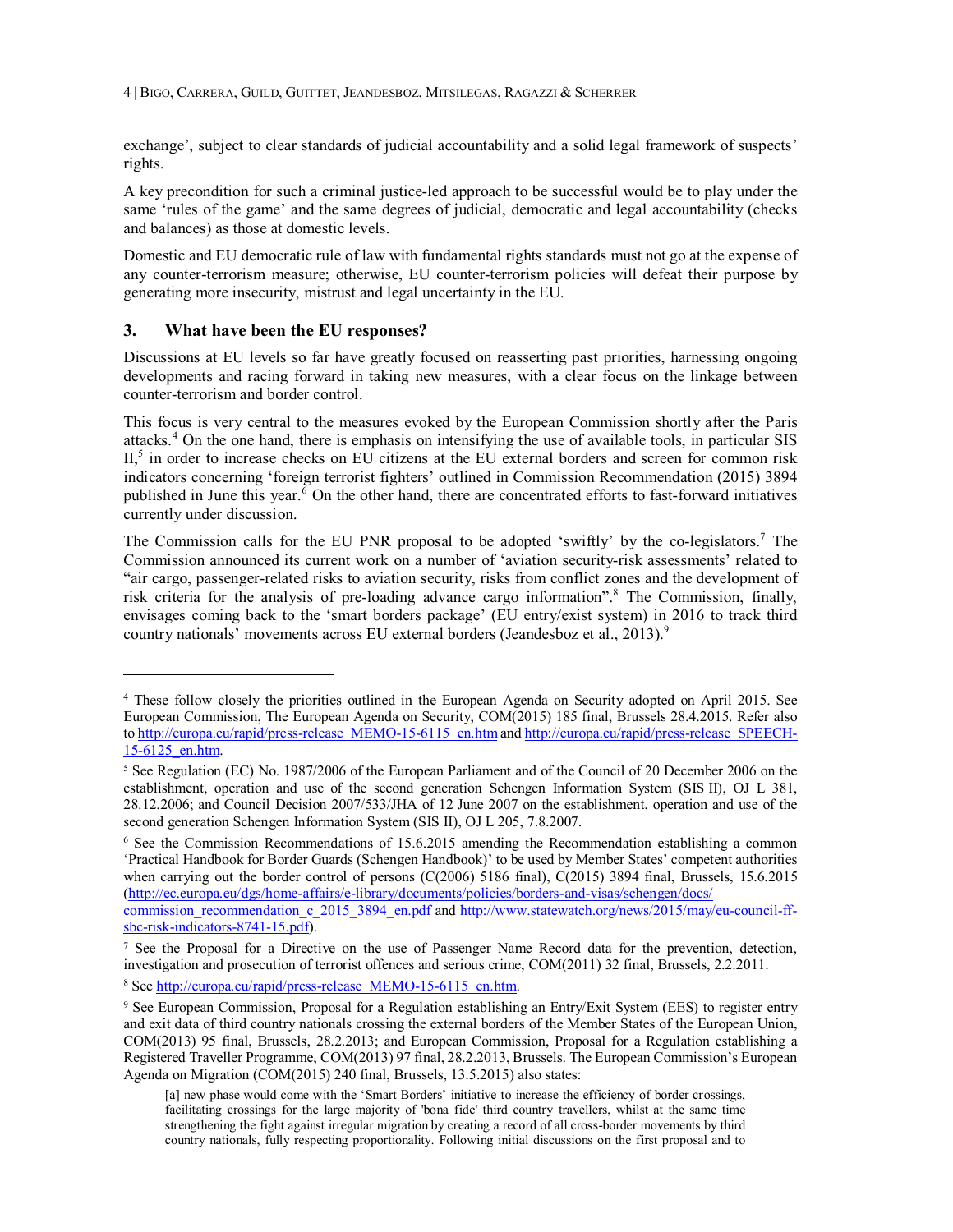In a similar logic focused on border controls, the Commission has stressed that "common high standards of border management are essential to fight terrorism". Reference has been made here to the plan to discuss the setting up of a 'European Border Guard'.<sup>10</sup>

Increasing the operational cooperation of cross-border police in the EU has been identified as a key action, mainly through further promoting the use of Joint Investigation Teams (JITs), which gather police authorities from several EU states to investigate cross-border crimes.

The Commission has also called for improving coordination of the work of Europol and Eurojust in facilitating and supporting cross-border national investigations and cooperation. Europol will be bolstered with an EU Internet Referral Unit (EU IRU)<sup>11</sup> and a European Counter Terrorism Centre (ECTC), as well as the continuation of the work of its European Cybercrime Centre (EC3).<sup>12</sup> Other initiatives put forward relate to ensuring the use and implementation by EU member states of the Prüm Decision to its full potential.<sup>13</sup>

The Press Release additionally makes reference to the need to concentrate on policies dealing with radicalisation among young people, and cover such issues as the role of education and other 'soft' policies, use of the internet and the Radicalisation Awareness Network (RAN) Centre of Excellence.<sup>14</sup>

The Commission has also given attention to strengthening firearms controls in the EU,<sup>15</sup> which includes a new proposal revising the former Firearms Directive (91/477/EEC), aimed at tightening controls on the acquisition and possession of firearms.<sup>16</sup>

This comes along with a plan for the Commission to propose a new Directive harmonising the criminalisation of offences linked to "terrorist travel, passive training, financing and facilitation of such travel". This would update the Framework Decision on Combating Terrorism, with the goal of implementing UNSC Resolution 2178 (2014) and the additional Protocol to the Council of Europe's Convention on the Prevention of terrorism.<sup>17</sup>

<sup>12</sup> See www.europol.europa.eu/ec3.

take into account concerns raised by the co-legislators, the Commission intends to present a revised proposal on Smart Borders by the beginning of 2016 (p. 11).

<sup>&</sup>lt;sup>10</sup> See the European Commission's European Agenda on Migration (ibid.), which states:

<sup>[</sup>t]he scaling up of action in the Mediterranean exposes the reality of the management of external borders increasingly being a shared responsibility. As well as a European System of Border Guards, this would cover a new approach to coastguard functions in the EU, looking at initiatives such as asset sharing, joint exercises and dual use of resources as well as a the possibility of moving towards a European Coastguard (p. 17).

<sup>&</sup>lt;sup>11</sup> See www.consilium.europa.eu/register/en/content/out/?&typ=ENTRY&i=LD&DOC\_ID=ST-7266-2015-INIT. The envisaged tasks are as follows: to coordinate and share the identification tasks (flagging) of terrorist and violent extremist online content with relevant partners; to carry out and support referrals quickly, efficiently and effectively, in close cooperation with the industry; to support competent authorities, by providing strategic analysis and operational analysis; and to act as a European centre of excellence for the above tasks.

<sup>&</sup>lt;sup>13</sup> See Council Decision 2008/615/JHA of 23 June 2008 on the stepping up of cross-border cooperation, particularly in combating terrorism and cross-border crime  $(\text{http://eur-lex.europa.eu/legal-content/ENT/T}$ in combating terrorism and cross-border crime (http://eur-lex.europa.eu/legal-content/EN/TXT/? uri=URISERV:jl0005).

<sup>&</sup>lt;sup>14</sup> The RAN was launched by the European Commission in September 2011. The RAN brings together practitioners, experts and policy-makers from member states, sectors, organisations and academia to discuss and identify 'good<br>practices' in dealing with radicalisation. See http://ec.europa.eu/dgs/home-affairs/what-wepractices' in dealing with radicalisation. See http://ec.europa.eu/dgs/home-affairs/what-wedo/networks/radicalisation\_awareness\_network/index\_en.htm.

<sup>15</sup> See http://europa.eu/rapid/press-release\_MEMO-15-6111\_en.htm and http://europa.eu/rapid/press-release\_IP-15- 6110\_en.htm.

<sup>16</sup> Ibid. See also European Commission, Proposal for a Directive of the European Parliament and of the Council amending Council Directive 91/477/EEC on control of the acquisition and possession of weapons, 2015.

<sup>&</sup>lt;sup>17</sup> See the Council Framework Decision 2002/475/JHA of 13 June 2002 on Combating Terrorism, OJ L 164, 22.6.2002 (http://eur-lex.europa.eu/legal-content/EN/TXT/?uri=URISERV:l33168).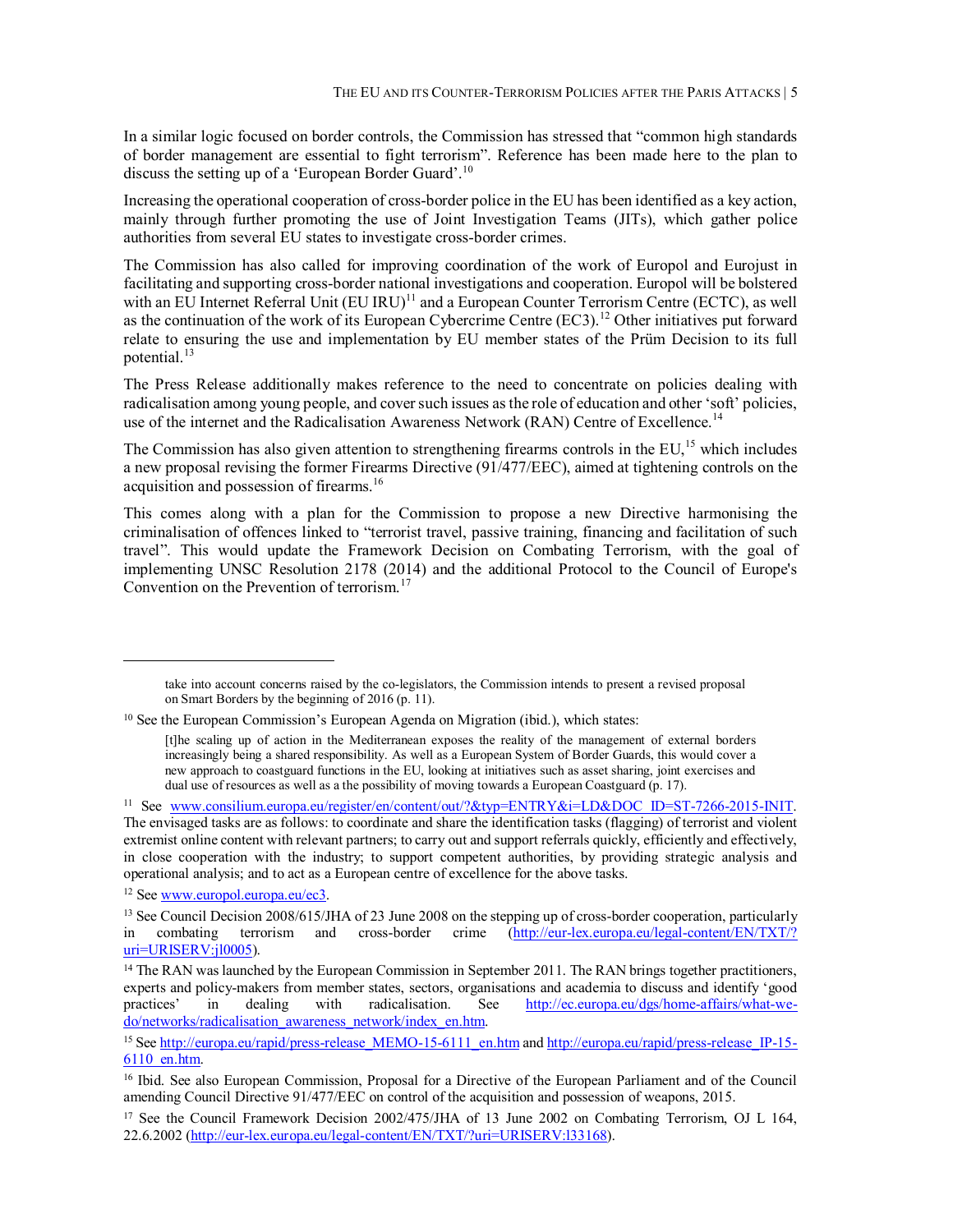The Justice and Home Affairs Council adopted Conclusions on Counter-Terrorism on 20 November 2015.<sup>18</sup> The Conclusions underline the need to accelerate implementation of the tasks outlined below.

First, is to adopt the EU PNR proposal before the end of 2015, which, in view of EU member states, "should include internal flights in its scope, provide for a sufficiently long data period during which PNR data can be retained in non-masked out form and should not be limited to crimes with a transnational nature".<sup>19</sup> A report issued by the EU Counter-Terrorism Coordinator following these Council Conclusions has controversially stated in this respect:

[t]he rapporteur's ability to broker a deal with the Presidency is hampered by the fact that, except for the EPP shadow rapporteur, his report was not supported by other shadow rapporteurs, but by a heterogeneous majority across party lines. The EP's commitment in its resolution of 11 February 2015 to work towards passage of a PNR Directive by the end of 2015 has so far not been shared by the shadow rapporteurs (S&D, ALDE, Greens, GUE) who voted against the Kirkhope report.<sup>20</sup>

Second, is to increase operational cooperation through Europol in the EU policy cycle on serious and organised crime in the Operational Action Plan on Firearms. The Council also invites Europol and Frontex to assist EU member states bordering the Western Balkans to increase controls of the external borders to detect smuggling of arms.

Third, is to strengthen controls of external borders, so that member states "implement immediately the necessary systematic and coordinated checks at external borders, including on individuals enjoying the right of free movement". In addition is the task of upgrading the border control systems of EU member states by March 2016, including "electronic connection to the relevant Interpol databases at all external border crossing points [and] automatic screening of travel documents". The Conclusions also state that in the context of the current migratory crisis, a key priority should be to ensure

a systematic registration, including fingerprinting, of all migrants entering into the Schengen area and perform systematic security checks by using relevant databases in particular SIS II, Interpol SLTD database, VIS and national police databases, with the support of Frontex and Europol, and ensure that hotspots are equipped with the relevant technology. Europol will deploy guest officers to the hotspots in support of the screening process, in particular by reinforcing secondary security controls.

The Council calls on the Commission to include EU nationals in the upcoming smart borders proposal and to revise Art. 7.2 of the Schengen Borders Code, as well as to provide a strong basis in the proposal amending the Frontex mandate for its contribution in the fight against terrorism and organised crime, and access to all relevant databases.

<sup>&</sup>lt;sup>18</sup> See www.consilium.europa.eu/en/policies/fight-against-terrorism/foreign-fighters/ and see also the Conclusions of the Council of the EU and of the Member States meeting within the Council on Counter-Terrorism, Press Release, 848/15, 20.11.2015 (www.consilium.europa.eu/press-releases-pdf/2015/11/40802205351\_en\_ 635836435200000000.pdf). Refer also to Council of the EU, Counter-Terrorism Coordinator, *Report: State of play on implementation of the statement of the Members of the European Council of 12 February 2015 on counterterrorism*, 14438/15, Brussels, 23 November 2015.

<sup>19</sup> The Council's website states:

Etienne Schneider, Luxembourg Deputy Prime Minister, Minister of Internal Security and President of the Council said: "The Council recalled the urgency and importance it attaches to the European Passenger Name Record directive. The Presidency maintains its aim of finalising this dossier before the end of this year. We have to negotiate an effective and operational directive which should include internal flights and a reasonable data retention period, and which should not be limited to crimes of a transnational nature. That is the negotiating mandate which was confirmed today by the Council."

See "Justice and Home Affairs Council, 20/11/2015" (www.consilium.europa.eu/en/meetings/jha/2015/11/20/).

<sup>20</sup> Council of the EU, Counter-Terrorism Coordinator, *Report: State of play on implementation of the statement of the Members of the European Council of 12 February 2015 on counter-terrorism*, 14438/15, Brussels, 23 November 2015, p. 2.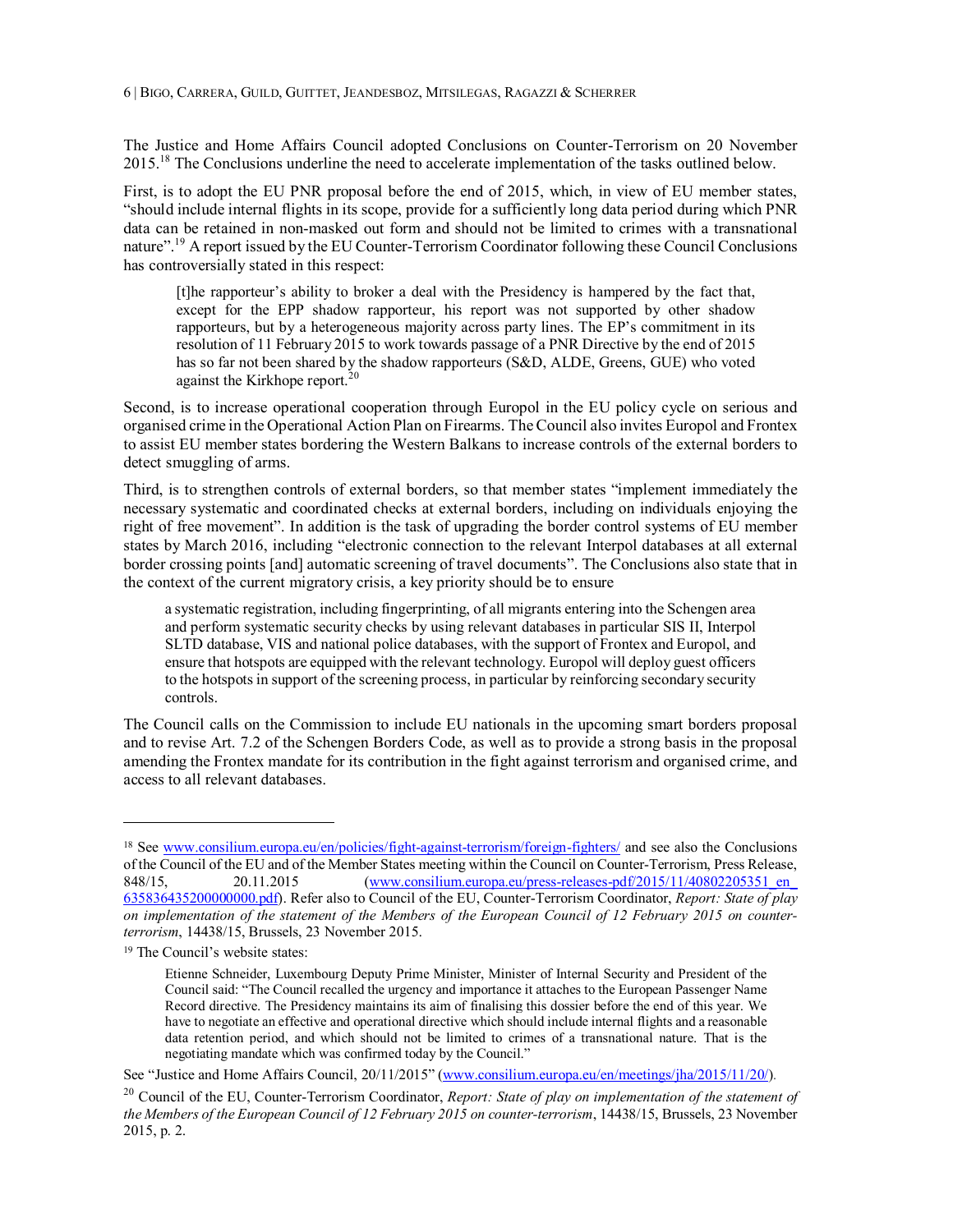Fourth, is to improve information sharing, so that national authorities insert data in the SIS II on "all suspected foreign terrorist fighters" and "carry out awareness raising and training on SIS", and adopt a common approach on SIS II and 'foreign fighters data'.

Fifth, is to establish at Europol the ECTC, which is expected to "increase information sharing and operational coordination with regard to the monitoring and investigation of foreign terrorist fighters, the trafficking of illegal firearms and terrorist financing". Member states are to second counter-terrorism experts, so as "to form an enhanced cross-border investigation support unit, capable of providing quick and comprehensive support to the investigation of major terrorist incidents in the EU". The Conclusions also call for the Commission to present a new legislative proposal, so that Europol can 'cross-check' the Europol databases against the SIS II.

Sixth, is to present a new legislative proposal on terrorist financing, so as to strengthen, harmonise and improve the cooperation among financial intelligence units (FIUs) through the link between the FIU.net network for information exchange with Europol.

Seventh, on the "criminal justice response to terrorism and violent extremism", the Council invites the Commission to present a proposal for a directive updating the Framework Decision on Combating Terrorism before the end of 2015, with a view to collectively implementing into EU law UNSC Resolution 2178 (2014) and the additional Protocol to the Council of Europe's Convention.

In a separate press release, the EU Council has outlined measures "on enhancing the criminal justice response to radicalisation leading to terrorism and violent extremism".<sup>21</sup> The measures concern three main areas: i) the structure and organisation of detention regimes (the development of risk assessment tools and the concentration or dispersion of detainees); ii) alternatives to detention regimes, in particular on the question of returning foreign fighters; and iii) measures orientated at the integration, rehabilitation and reintegration of "radicals" and former radicals.

On 25 November 2015, the European Parliament reinforced these orientations by voting on the draft report on preventing radicalisation,<sup>22</sup> stressing again the importance of adopting the EU PNR proposal. It also suggested increasing the exchange of information among member states, particularly in relation to the returning foreign fighters, with the objective of setting up judicial control and possibly administrative detention based on a 'blacklisting' process. Finally, concerning prisons, the report advocated that "the Member States segregate radicalised inmates within their prisons in order to prevent radicalism from being imposed through intimidation on other inmates and to contain radicalisation in those institutions".

#### **4. The challenges of legality and efficiency**

-

So far, one of the most controversial discussions emerging from the recent Paris attacks has concerned the linkage or *continuum* between terrorism and migration, asylum and borders in the EU. One of the stories (still inconclusive at the time of writing) that ended up in the media was that allegedly one of the perpetrators had a fake Syrian passport and travelled to the EU through Greece.

Still, representatives from extreme-right political parties have blamed the events on the EU's free movement policy and the recent EU policy responses to the so-called 'refugee crisis'.

Marine Le Pen, leader of the French National Front, for instance, has called for permanently reintroducing national border controls.<sup>23</sup> Government representatives of EU member states, such as those of Poland and

<sup>&</sup>lt;sup>21</sup> See Council of the EU, "Conclusions of the Council of the European Union and of the Member States meeting within the Council on enhancing the criminal justice response to radicalisation leading to terrorism and violent extremism", Press Release 845/15, Brussels, 20.11.2015 (www.consilium.europa.eu/en/press/pressreleases/2015/11/20-conclusions-radicalisation/).

<sup>&</sup>lt;sup>22</sup> European Parliament, *Draft report on prevention of radicalisation and recruitment of European citizens by <i>terrorist* organisations (2015/2063(INI)), 1.6.2015, paragraph 4 (www.europarl.europa.eu/sides/  $$ getDoc.do?pubRef=-%2F%2FEP%2F%2FNONSGML%2BCOMPARL%2BPE-551.967%2B01%2BDOC%2BPDF%2BV0%2F%2FEN).

<sup>23</sup> See the "EU takes aim at weapons tied to terrorist attacks", Politico, 18 November 2015 (www.politico.eu/article/eu-takes-aim-at-weapons-tied-to-terror-attacks-commission-schengen/).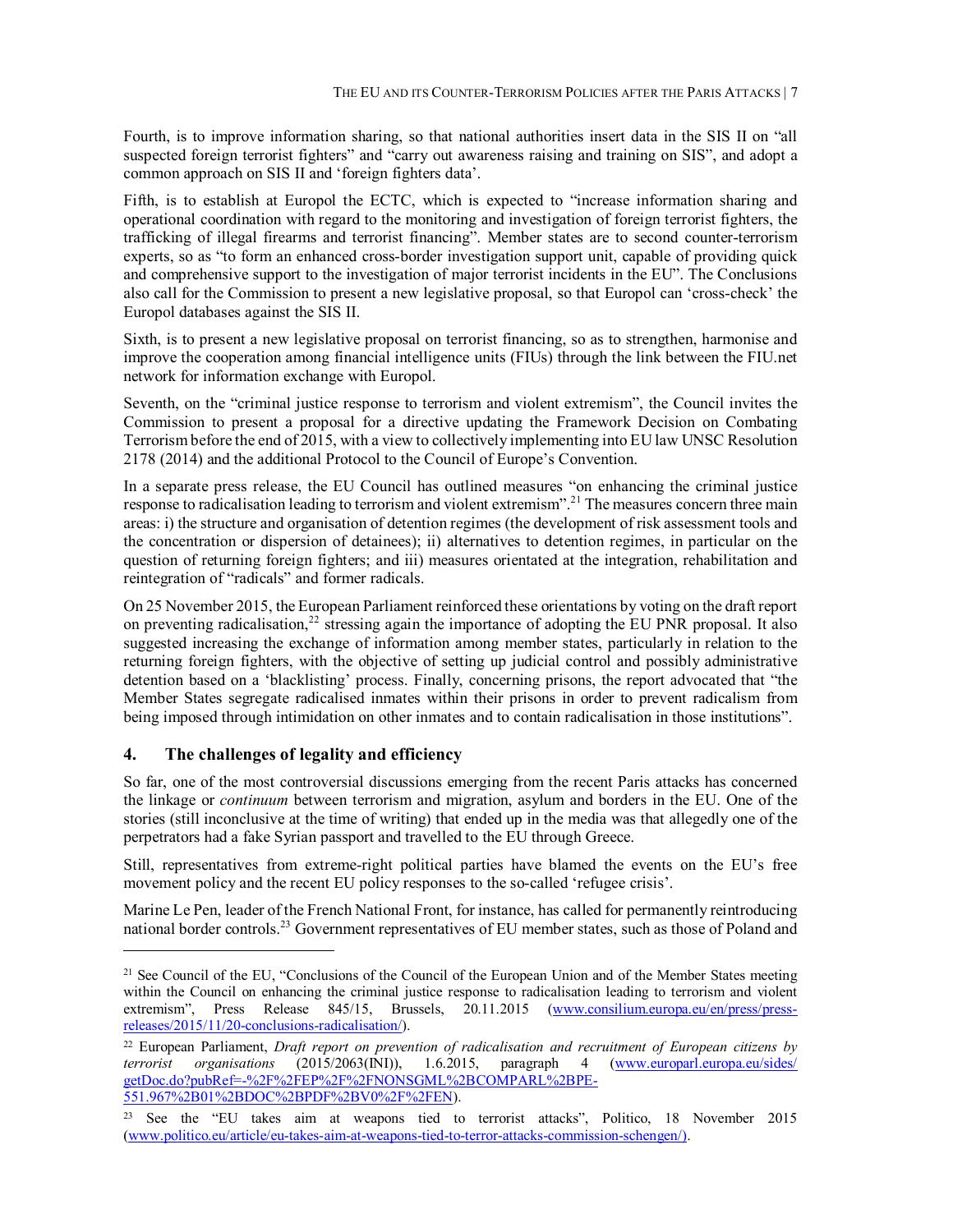Slovakia, have also declared that in light of the events they will not continue implementing the recently adopted EU temporary relocation system that distributes the assessment of asylum applications among EU member states (Carrera and Guild,  $2015c$ ).<sup>24</sup>

The initial reactions of the European Commission have been welcomed, notably its insistence on the need to delink what has happened in Paris with the phenomenon of migration and asylum seekers in Europe, reminding EU member state governments of their acquired responsibilities.

The speech by European Commission President Jean-Claude Juncker at the G20 Meeting on 15 November 2015 underlined the need to avoid conflating terrorism with refugees in debates in Europe,<sup>25</sup> and that people seeking international protection are not criminals or potential terrorists. He argued:

I try to make it crystal clear that we should not mix the different categories of people coming to Europe. The one who is responsible for the attacks in Paris cannot be put on an equal footing with real refugees, with asylum seekers and with displaced people. These are criminals and not refugees or asylum seekers. I would like to invite those in Europe who are trying to change the migration agenda we have adopted – I would like to invite them to be serious about this and not to give in to these basic reactions. I don't like it.

Similarly, Juncker has stated that "[t]he cynics who exploit the suffering of Paris have not understood that those who perpetrated the attacks are precisely those whom the refugees are trying to flee".<sup>26</sup>

It is, however, surprising that despite this political message, some of the initiatives put forward in the Commission's European Security Agenda pay particular attention to cross-border mobility and external border policies.

Some of these policies give a predominant preference to 'more data', 'intelligence' and surveillance of people's mobility as among the key ways to respond to and prevent events like those in Paris. In a previous CEPS essay, we studied these measures in detail and argued that a majority raise important challenges to freedom of circulation and democratic rule of law.<sup>27</sup>

Some of the border-related actions proposed by the Commission and the Council entail the assumption that an effective way to respond to the Paris attacks would be to strengthen external border controls and those for the intra-EU cross-border mobility of foreigners, EU citizens and residents. The focus has been mainly on 'mobility' as one of the factors facilitating acts of terrorism.

EU policy initiatives, such as the EU PNR, which have been on the table for several years already, indeed raise profound contradictions with the Schengen (free movement) logics and the rights and freedoms of citizens and residents in the EU. They would put under surveillance the movements of every citizen and resident in the EU within EU borders and when leaving the common Schengen territory. There is furthermore absolutely no evidence proving the need for an EU PNR system, its value added and effectiveness.

Similar questions can be raised as regards the current measures focused on intensifying checks on EU citizens against existing databases at the common EU external borders, the use of common risk indicators concerning 'foreign terrorist fighters', the 'smart borders proposals' or the envisaged expansion of the Frontex mandate to work on counter-terrorism.

<sup>&</sup>lt;sup>24</sup> See "Juncker: Don't mix up terrorist and refugees", Euractiv, 15 November 2015 (/www.euractiv.com/sections/ global-europe/poland-wont-relocate-migrants-after-paris-attacks-319483) and (https://euobserver.com/political/131114).

<sup>25</sup> See European Commission, Transcript of Press Conference – G20 Summit in Antalya, 15 November 2015, Speech 15/6091 (http://europa.eu/rapid/press-release\_SPEECH-15-6091\_en.htm).

<sup>26</sup> See Jean-Claude Juncker, *A European Approach to Migration: Learning the Lessons of Malta*, 22 November 2015 (http://independent.com.mt/articles/2015-11-22/blogs-opinions/A-European-approach-to-migration-learning-thelessons-of-Malta-6736145635).

<sup>27</sup> See Bigo, Brouwer, Carrera, Guild, Guittet, Jeandesboz, Ragazzi and Scherrer (2015), op. cit.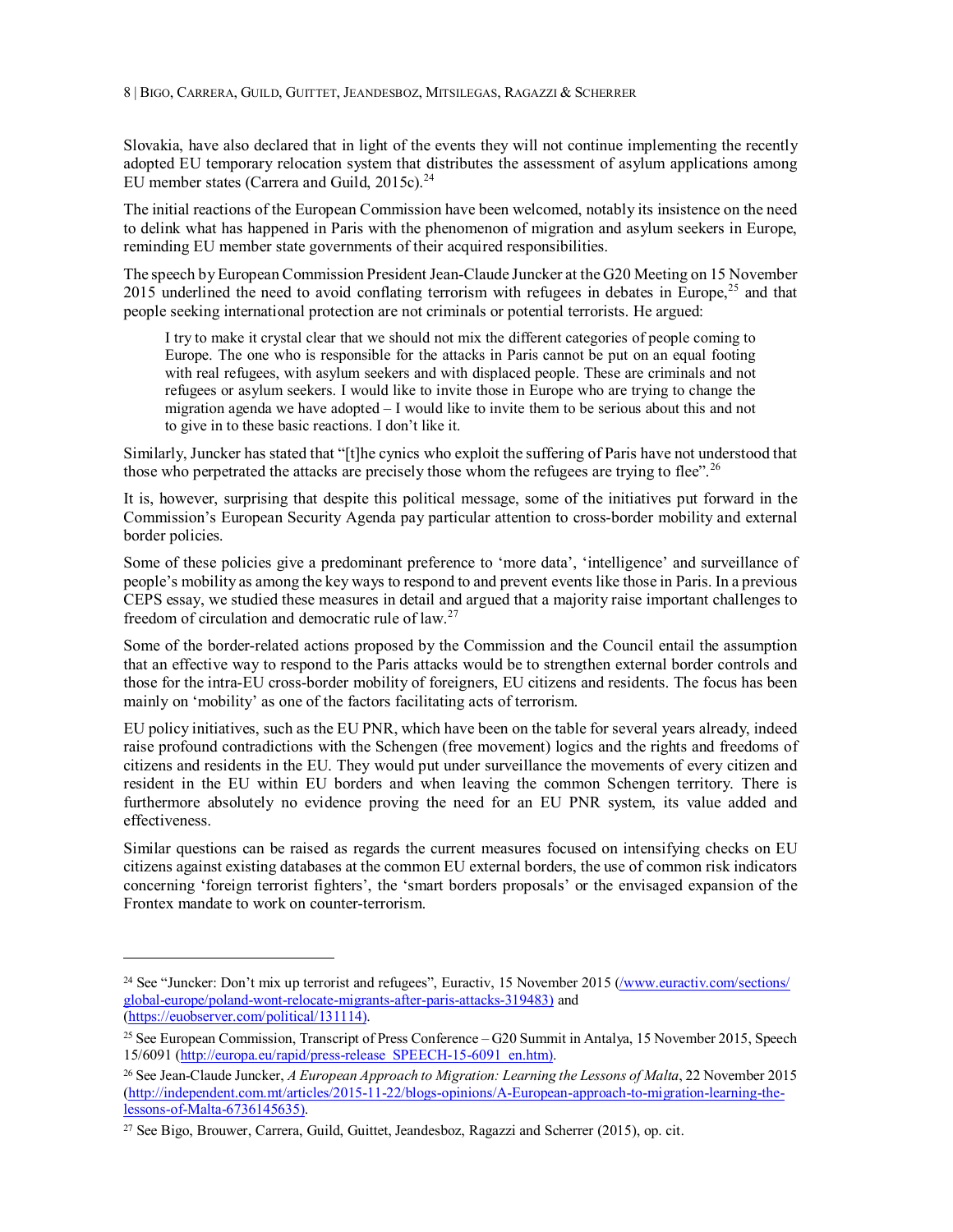Particularly problematic is the Council's call for the Commission to amend the Schengen Borders Code in order to allow more systematic checks on EU citizens going abroad and when travelling within the EU by air. Targeting EU citizens' movements inside and outside the Schengen territory poses fundamental challenges to the principle of free movement.

The introduction of internal mobility controls and those that prevent EU citizens from leaving EU territory would stand in a difficult relationship with Art. 5.1 of the European Convention of Human Rights and Fundamental Freedoms and the legal standards developed by the Strasbourg Court when restrictions are applied by states to the individuals<sup>7</sup> right of liberty.<sup>28</sup> The criminalisation and restrictions on mobility are likely to contravene European human rights norms, including the right to leave.

The proposed revisions of the Framework Decision on Combating Terrorism with the goal of implementing UNSC Resolution 2178 (2014) and the additional Protocol to the Council of Europe's Convention on the Prevention of Terrorism may be equally problematic. The criminalisation of the mobility and travel of 'foreign fighters' jeopardises the relationship of trust between citizens and the state. It also blurs the distinction between citizens and foreigners on the one hand, and immigration and criminal law on the other (Mitsilegas, 2016).

The blurring of these boundaries leads to the emergence of a 'preventive justice regime' aimed at criminalising mobility in the EU. This will entail profound contradictions with basic EU constitutional principles and the EU Charter of Fundamental Rights, and may ultimately lead to litigation and potential annulment by the Luxembourg Court of Justice (Bigo, Carrera, Hernanz and Scherrer, 2015).<sup>29</sup>

According to media reports, one of the attackers (Salah Abdeslam) was stopped near the Belgian border as many as three times, right after the attacks on Friday night, but they let him go.<sup>30</sup> This shows the need to carefully scrutinise the effectiveness, gaps and utility of the existing information-sharing security tools such as the SIS II.

Those voices referring to Schengen as 'being under threat' and criticising EU border policies very rarely acknowledge the fact that the free movement system relies heavily on a security apparatus that has been developed to 'compensate' for the security deficits emerging from the lifting of internal border checks (the so-called 'flanking measures').

Within this framework, the EU has a full array of centralised databases,<sup>31</sup> some of which relate to crossborder criminality and terrorism. These include, among others, the above-mentioned SIS II, the Prüm Decision, the Swedish Initiative,<sup>32</sup> the Europol Information System and Analytical Work Files and the Eurojust Case Management System (Bigo et al., 2012).

There is not, however, an overall picture concerning the entire setting of justice and home affairs databases at the EU level and the extent to which they are actually useful and being effectively utilised by national authorities. Nor is there a clear and objective understanding of how these tools are working in practice and the practical obstacles that characterise their implementation and effectiveness in the domestic arenas of EU member states.

This lack of overall clarity makes it difficult to reach a proper understanding of why existing instruments, such as the Prüm Decision, are not currently useful or of the extent to which they could be effective in

<sup>&</sup>lt;sup>28</sup> Art. 5 ECHR enshrines the protection of the individual against arbitrary interference by the state with his or her right to liberty. See for instance, *Guzzardi v. Italy* (6 November 1980, Series A no. 39); *S.F. v. Switzerland* (no. 16360/90); and *Nada v. Switzerland* (no. 10593/08).

<sup>29</sup> See the 'Kadi' trilogy: Joined Cases C-402/05 P and C-415/05, *P. Kadi and Al Barakaat International Foundation v. Council and Commission* [2008] ECR I-6351 (Kadi I Judgment); see also Case T-306/01, *Yusuf and Al Barakaat Foundation v. Council* and Case T-315/01, *Kadi v. Council and Commission* of 21 September 2005, and also Case T-85/09, *Kadi v. European Commission*, 30 September 2010.

<sup>30</sup> See www.ft.com/intl/cms/s/0/22a0f686-8c74-11e5-a549-b89a1dfede9b.html#axzz3rwSVmEP2.

<sup>&</sup>lt;sup>31</sup> See www.ceps.eu/system/files/No%2052%20JHA%20Databases%20Smart%20Borders.pdf.

<sup>&</sup>lt;sup>32</sup> For more information, see http://ec.europa.eu/dgs/home-affairs/what-we-do/policies/police-cooperation/ information-exchange/eixm/index\_en.htm.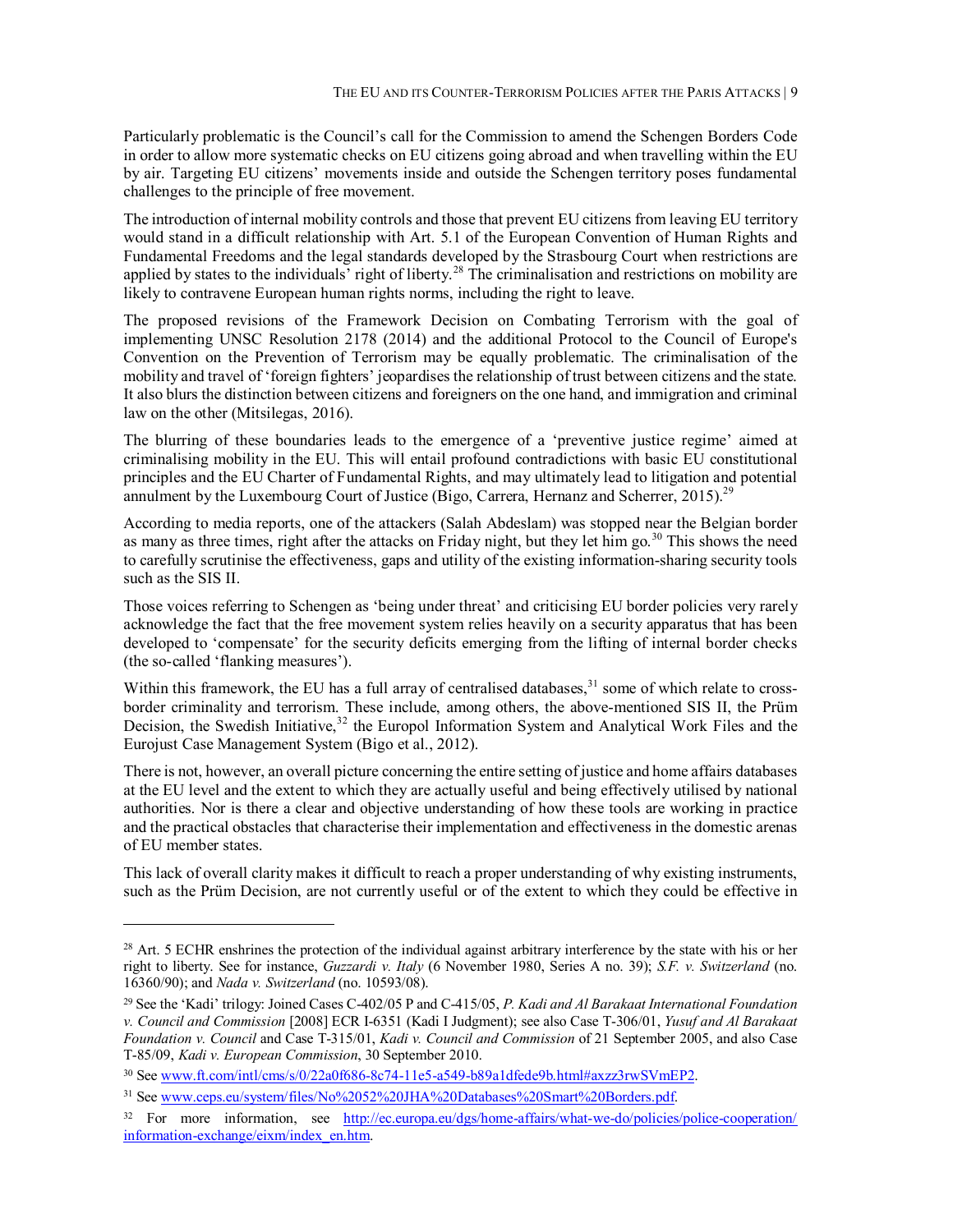practice. It also blurs a discussion as to why the EU needs more security databases, and why is it necessary to expand the use, purpose and accessibility of existing ones to a wider set of security actors to respond events like those witnessed in Paris on 13 November 2015.

Similarly, the activities of EU home affairs agencies like Europol or Eurojust call for closer evaluation and scrutiny. 'Information sharing', 'knowledge' and developing 'intelligence' lay at the heart of the competences and activities of these EU agencies (Parkin, 2012). Their operational competences (executive powers) on the ground remain by and large limited.

What has been the added value of these actors in their 'supportive actions' for EU member states, and have their tasks of exchanging information been useful when addressing cross-border criminality? Should their activities be redirected more towards supporting, from an operational perspective, member states' domestic actors fighting criminality under clear and solid domestic and supranational accountabilities?

Despite all these open questions, the border-terrorism nexus fuels in turn the mantra that more information and large-scale electronic surveillance can be an effective response to acts of political violence and crossborder criminality. Yet, is that really the case?

The Paris events in both January and November 2015 have proved that from the perspective of crime fighting, 'information' or 'more data' in fact has not been efficient. As the media has reported, some of the perpetrators were already known to the French law enforcement and intelligence authorities.<sup>33</sup> The recent Paris events have shown that more data without the necessary human resources is pointless.<sup>34</sup>

Experts have repeatedly underlined that large volumes of data cannot identify potential terrorist plots, yet greatly increase the possibility of false positives and negatives (Scherrer and Bigo, 2015).<sup>35</sup>

Intelligence-led counter-terrorism and 'preventive justice' policies not only face an inefficiency problem, but also confront one of a legal nature. The framing of bulk collection and processing of data as a 'solution' would be difficult in the EU legal system. It would be simply illegal. The CJEU in Luxembourg has recently annulled the Data Retention Directive and the Safe Harbour Framework in two landmark judgments *Digital Rights Ireland* and *Schrems* (Carrera and Guild, 2015b; Carrera and Guild, 2014).<sup>36</sup>

The Luxembourg Court held that these surveillance policies undermined the very essence of the fundamental human rights of privacy in the EU's legal architecture on data protection and the rights of defence and fair trial. Any derogation of those rights must adhere to the proportionality and necessity principles, ensure access to effective remedies to individuals and be subject to independent judicial review.

Importantly, according to the Court, the fact that this 'information' could be potentially useful for law enforcement does not make the access and processing of data per se lawful when the interference undermines the essence of the right of privacy (Carrera and Guild, 2014).

To this, we need to add that 'intelligence' or 'information' cannot be confused with 'evidence' in criminal proceedings, which needs to comply with a set of rule of law standards and independent judicial supervision (Bigo, Carrera, Hernanz and Scherrer, 2015). Intelligence or information is not always evidence, and therefore useful in criminal proceedings. This distinction is of key importance to safeguard

<sup>33</sup> See "Revealed: How French secret services 'lost track' of one of the Bataclan bombers"*,* Mediapart, 22 November 2015 (www.mediapart.fr/en/journal/france/221115/revealed-how-french-secret-services-lost-track-one-bataclanbombers and www.ft.com/intl/cms/s/0/a05a5178-8c8b-11e5-a549-b89a1dfede9b.html#axzz3rwSVmEP2).

<sup>34</sup> See « Abaaoud, Dahmani, Mostefaï, les frères Abdeslam : des terroristes surveillés en vain », *Le Monde*, 23 November 2015 (http://abonnes.lemonde.fr/attaques-a-paris/article/2015/11/23/des-djihadistes-surveilles-et-fichesen-vain 4815558 4809495.html).

<sup>35</sup> See "New York bomb plot shows limits of data mining", Computerworlduk, 5 May 2010 (www.computerworlduk.com/data/new-york-bomb-plot-shows-limits-of-data-mining-3302/).

<sup>36</sup> See Case C-362/14, *Schrems v. Data Protection Commissioner*, 6 October 2015; see also Joined Cases C-293/12 and C-594/12, *Digital Rights Ireland*, 8 April 2014.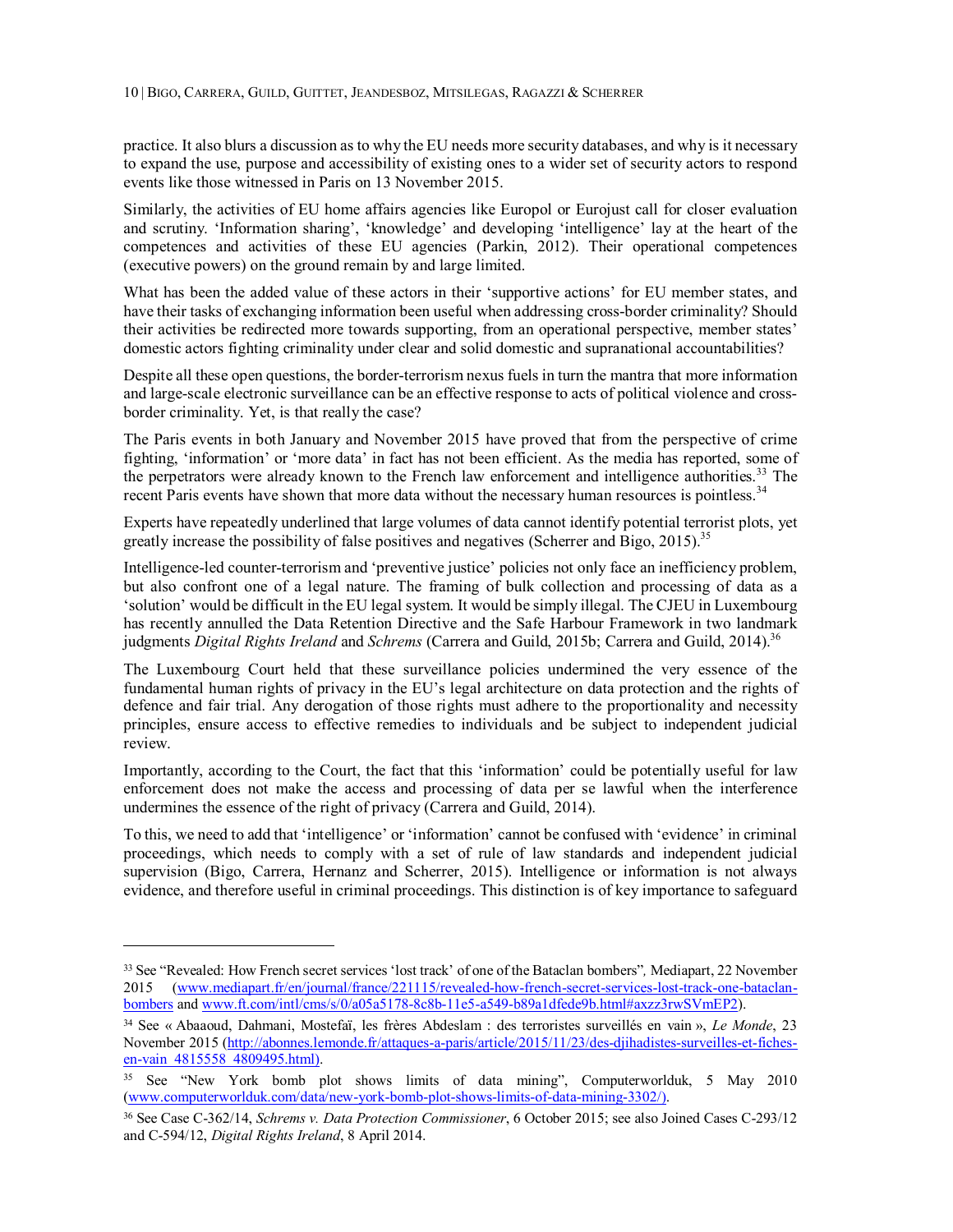the essence of the rights of defence and fair trial envisaged in the EU Charter of Fundamental Rights. Any counter-terrorism policy measure on 'information exchange' must also pass that legality test.

When it comes to preventing or countering radicalisation, the measures proposed continue to pose a set of fundamental challenges. One of these concerns the process of radicalisation itself and the ability to 'predict' it through indicators or assessment tools. As has now been shown in a large number of reports (Bigo et al., 2014, Ragazzi, 2015), no social science study supports the idea that radicalisation can be 'spotted' through indicators that could be used by social workers, or probation and frontline prison workers.

Assessment tools aimed at detecting radicalisation also present a high risk of becoming discriminatory, mistaking radicalisation for normal daily or religious practices. When it comes to prisons, recent work by the European Committee on Crime Problems (Council for Penological Co-operation) of the Council of Europe $37$  has highlighted additional issues. First, there is currently no track record of 'de-radicalisation' programmes and their results. A second concern related to policies on preventing or countering radicalisation is their inherent dangers of mixing surveillance and rehabilitation work. This comes along with the high level of caution necessary when using adequate assessment tools in order to avoid discriminatory practices. The Committee on Prevention of Torture of the Council of Europe has recalled the strict conditions under which solitary confinement can be used in prisons.<sup>38</sup>

#### **5. What should the EU do?**

-

Before moving forward with the envisaged information sharing and 'intelligence' model of law enforcement at the EU level, European institutions should take the Paris events as a signal to carry out a careful assessment, taking stock of what works and what does not and studying the feasibility of a 'reconfiguration' of the current EU counter-terrorism model.

European cooperation in the domains of police and criminal justice has until recently taken place outside the Community method and European supervision. Internal security tools and EU security agencies have mainly developed a 'model' consisting of information sharing and processing, and an intelligence-inspired approach to law enforcement. This has been partly the consequence of authority struggles around the limited EU legal competences when it comes to police cooperation under the Treaties.

The entry into force of the Lisbon Treaty in December 2009 and the end of the transitional period envisaged in Protocol 36 of the Treaties have meant that these domains now fall under the full competences of the European institutions. Art. 70 TFEU also points to the need to establish an evaluation system to facilitate the application of those policies functioning under the premises of the principle of mutual recognition, including criminal justice cooperation (Carrera and Guild, 2015a).

Coming back to the role played by EU agencies like Europol and Eurojust, the EU contribution as regards cross-border operational cooperation to the area of cross-border crime fighting hints at some positive transformative effects. Experiences like those of the JITs<sup>39</sup> of police and judicial authorities call for careful examination, as they have *the potential* to play a key role in developing mutual trust and cooperation among law enforcement authorities of EU member states. Similarly, the value and potential of the operational cooperation dimension included in the Prüm Decision calls for closer examination.

<sup>&</sup>lt;sup>37</sup> See Council of Europe, Draft Guidelines for Prison and Probation Services regarding Radicalisation and Violent Extremism, Strasbourg (www.coe.int/t/DGHL/STANDARDSETTING/PRISONS/PCCP%20documents %202015/PC-CP%20%282015%29%202%20Rev%204\_E%20Guidelines%2017%20NovemberClean.pdf).

<sup>38</sup> See Council of Europe, European Committee for the Prevention of Torture and Inhuman or Degrading Treatment or Punishment (CPT), CPT Standards, CPT/Inf/E (2002) 1 – Rev. 2015, Strasbourg, January 2015 (www.cpt.coe.int/en/documents/eng-standards.pdf).

<sup>&</sup>lt;sup>39</sup> For more information on Joint Investigation Teams, see www.europol.europa.eu/content/page/joint-investigationteams-989 (Europol) and www.eurojust.europa.eu/practitioners/jits/pages/historical-background.aspx (Eurojust).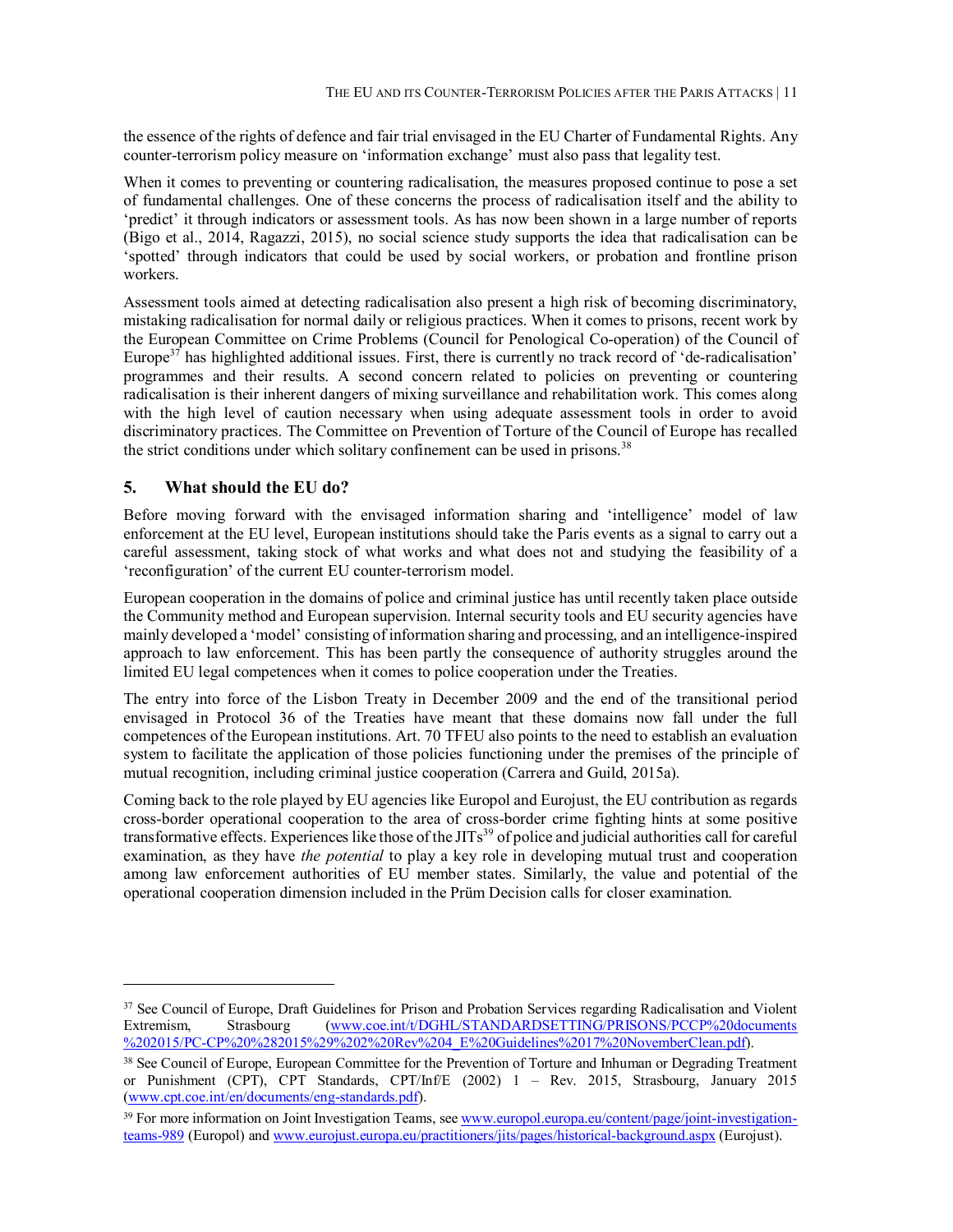An independent evaluation of these experiences is first necessary in order to examine their added value and identify areas where more EU, and agencies like Europol and Eurojust, could be effective when launching, coordinating and intervening in JITs or other cross-border operational activities.

The proper allocation of financial resources should follow here. This exercise should comprise a comparison between the financial resources that have been so far allocated to JITs and those foreseen in EU information sharing tools and envisaged proposals (e.g. the EU PNR and smart borders).

Better cooperation between EU member states and Europol/Eurojust on the one hand, and between Europol and Eurojust on the other hand, is critical. It must be subject to stronger judicial and democratic accountability. Furthering the development of JITs and increasing their use would allow for better EU cooperation. Such cooperation could set a high 'benchmark' in operational efficiency, but also in terms of safeguarding fundamental rights and rule of law in counter-terrorism and crime.

JITs should facilitate investigations rather than focus on intelligence gathering. They could provide a platform that could be used to determine the optimal investigation and prosecution strategies. Yet to improve JITs, some obstacles would need to be overcome:

- $\bullet$  first, is to address the legal uncertainty stemming from the existing, dual legal basis for JITs;<sup>40</sup>
- second, is to tackle the difficulties in progressing the harmonisation of criminal justice standards and the integration of cooperative criminal justice agreements; and
- third, concerns carrying out the investigations in full accordance with the national laws of the member state within which the JIT would be located. There is an absolute need for common investigation standards and accountabilities as a necessary condition for the establishment of a JIT.

Key challenges also to be addressed here relate to a lack of trust and a reluctance to share information between states.<sup>41</sup> The further development of the JITs framework should come as a priority instead of adding a layer to the patchwork of actors and instruments in the EU's counter-terrorism model, through the creation of the ECTC in Europol, for instance.

The EU should give priority to a new EU counter-terrorism and crime model that would mainly focus on what domestic actors involved in countering crime and terrorism actually need – a *criminal justice-based approach or cooperation model* in the EU. It should focus on better and more accurate use of data that meets the quality standards of evidence in criminal judicial proceedings.

More EU in these domains should be firmly anchored in its rule of law, fundamental rights and criminal justice traditions. It should not undermine Europe's founding principles and policies related to the free movement of persons and privacy. That trust is an essential component in European cooperation and will not be gained through proposals focused on re-establishing national border controls and over-stretching current EU legal frameworks to expand surveillance of each other's citizens and residents.

This model also should be guided by a 'less is more' principle when it comes to the use and exchange of data by law enforcement authorities: that is, less data retention and processing, and better and more accurate use of data that meets the quality standards of evidence in criminal judicial proceedings.<sup>42</sup> Human resources and operational cross-border cooperation following a traditional (not preventive) criminal justice-led approach to crime fighting should be the essential ingredient in the EU model.

<sup>40</sup> These are the Convention on Mutual Assistance in Criminal Matters of 2000 and the above-mentioned Framework Decision on Joint Investigation Teams of 2002.

<sup>41</sup> See http://ec.europa.eu/dgs/home-affairs/e-library/docs/20150312 1 amoc\_report\_020315\_0\_220\_part 1\_en.pdf.

<sup>42</sup> See D. Bigo, S. Carrera, N. Hernanz and A. Scherrer, *National Security and Secret Evidence in Legislation and before the Courts: Exploring the Challenges*, CEPS Papers in Liberty and Security in Europe, No. 78, CEPS, Brussels, January 2015; see also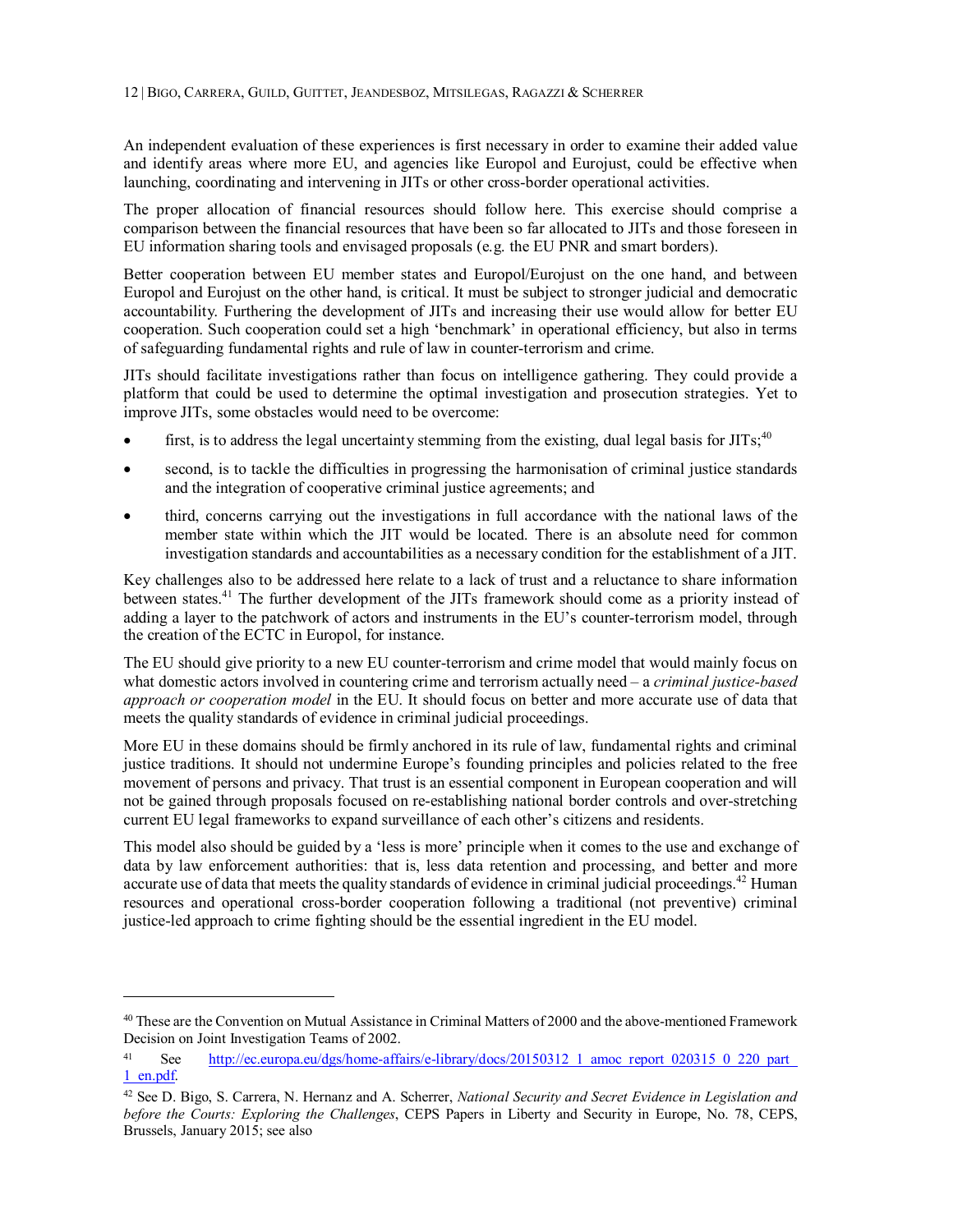Policies responding to terrorism and criminality must go hand-to-hand with the rule of law, privacy, the rights of defence and those to a fair trial and non-discrimination. Otherwise, counter-terrorism policies will defeat their purpose by generating more insecurity, instability, mistrust and legal uncertainty for all.<sup>43</sup>

#### **References**

-

- Bigo, D., S. Carrera, N. Hernanz, J. Jeandesboz, J. Parkin, F. Ragazzi and A. Scherrer (2012)," Justice and Home Affairs Databases and a Smart Borders Systems at EU External Borders: An Evaluation of Current and Forthcoming Proposals", CEPS Papers in Liberty and Security in Europe, No. 52, CEPS, Brussels, December.
- Bigo, D., S. Carrera, B. Hayes, N. Hernanz and J. Jeandesboz (2013), "Mass Surveillance of Personal Data by EU Member States and its Compatibility with EU Law", CEPS Papers in Liberty and Security in Europe, No. 61, CEPS, Brussels.
- Bigo, D., L. Bonelli, E.-P. Guittet and F. Ragazzi (2014), "Preventing and Countering Youth Radicalisation in the EU", European Parliament Study, PE 509.977, Brussels.
- Bigo, D., E. Brouwer, S. Carrera, E. Guild, E.-P. Guittet, J. Jeandesboz, F. Ragazzi and A. Scherrer (2015), "The EU Counter-Terrorism Policy Responses to the Attacks in Paris: Towards an EU Security and Liberty Agenda", CEPS Papers in Liberty and Security in Europe, No. 81, CEPS, Brussels, February.
- Bigo, D., S. Carrera, N. Hernanz and A. Scherrer (2015), "National Security and Secret Evidence in Legislation and before the Courts: Exploring the Challenges", CEPS Papers in Liberty and Security in Europe, No. 78, CEPS, Brussels, January.
- Carrera, S. and E. Guild (2014), "The Political and Judicial Life of Metadata: Digital Rights Ireland and the Trail of the Data Retention Directive", CEPS Papers in Liberty and Security in Europe, No. 65, CEPS, Brussels, May.

\_\_\_\_\_ (2015a), "Implementing the Lisbon Treaty: Improving the Functioning of the EU on Justice and Home Affairs", European Parliament Study, PE 519.225, Brussels.

\_\_\_\_\_ (2015b), "Safe Harbour or into the Storm? EU-US Data Transfers after the Schrems Judgment", CEPS Papers in Liberty and Security in Europe, No. 85, CEPS, Brussels, November.

\_\_\_\_\_ (2015c), "Can the new refugee relocation system work? Perils in the Dublin logic and flawed reception conditions in the EU", CEPS Policy Brief No. 322, CEPS, Brussels, October.

- Jeandesboz, J., D. Bigo, B. Hayes and S. Simon (2013), "The Commission's legislative proposals on smart borders: their feasibility and costs", European Parliament Study, PE 493.026, Brussels.
- Mitsilegas, V. (2016), "EU Criminal Law after Lisbon"*, Hart Studies in Criminal Law*, Oxford: Hart Publishing: Oxford.
- Mitsilegas, V., S. Carrera and K. Eisele (2014), "The End of the Transitional Period for Police and Criminal Justice Measures Adopted before the Lisbon Treaty: Who Monitors Trust in the European Criminal Justice Area?", CEPS Papers in Liberty and Security in Europe, No. 74, CEPS, Brussels.
- Parkin, J. (2012), "EU Home Affairs Agencies and the Construction of EU Internal Security", CEPS Papers in Liberty and Security in Europe, No. 53, CEPS, Brussels, December.
- Ragazzi, F. (2015), "Towards 'Policed Multiculturalism'? Counter-Radicalization in France, the Netherlands and the United Kingdom", Etudes du CERI, Paris.
- Scherrer, A. and D. Bigo (2015), "Will the democratic debate over counter-terrorism gain the edge in the battle?", Open Democracy, 11 February.
- Scherrer, A., J. Jeandesboz and E.-P. Guittet (2011), "Developing an EU Internal Security Strategy, fighting terrorism and organised crime", European Parliament, PE 462.423, Brussels.
- Watzlawick, P. (1988), *Comment réussir à échouer : Trouver l'ultrasolution*, Paris: Seuil.

<sup>43</sup> As we have argued previously (Bigo, Brouwer, Carrera, Guild, Guittet, Jeandesboz, Ragazzi and Scherrer (2015), op. cit.), counter-terrorism measures may otherwise be 'ultra-solutions' rather than actual solutions. As Watzlawick wrote ironically in 1988, an 'ultra-solution' is "a solution which is more destructive than the problem itself because it reinforces the roots of the problem and adds its own specific problems". See P. Watzlawick (1988), *Comment réussir à échouer : Trouver l'ultrasolution*, Paris: Seuil.